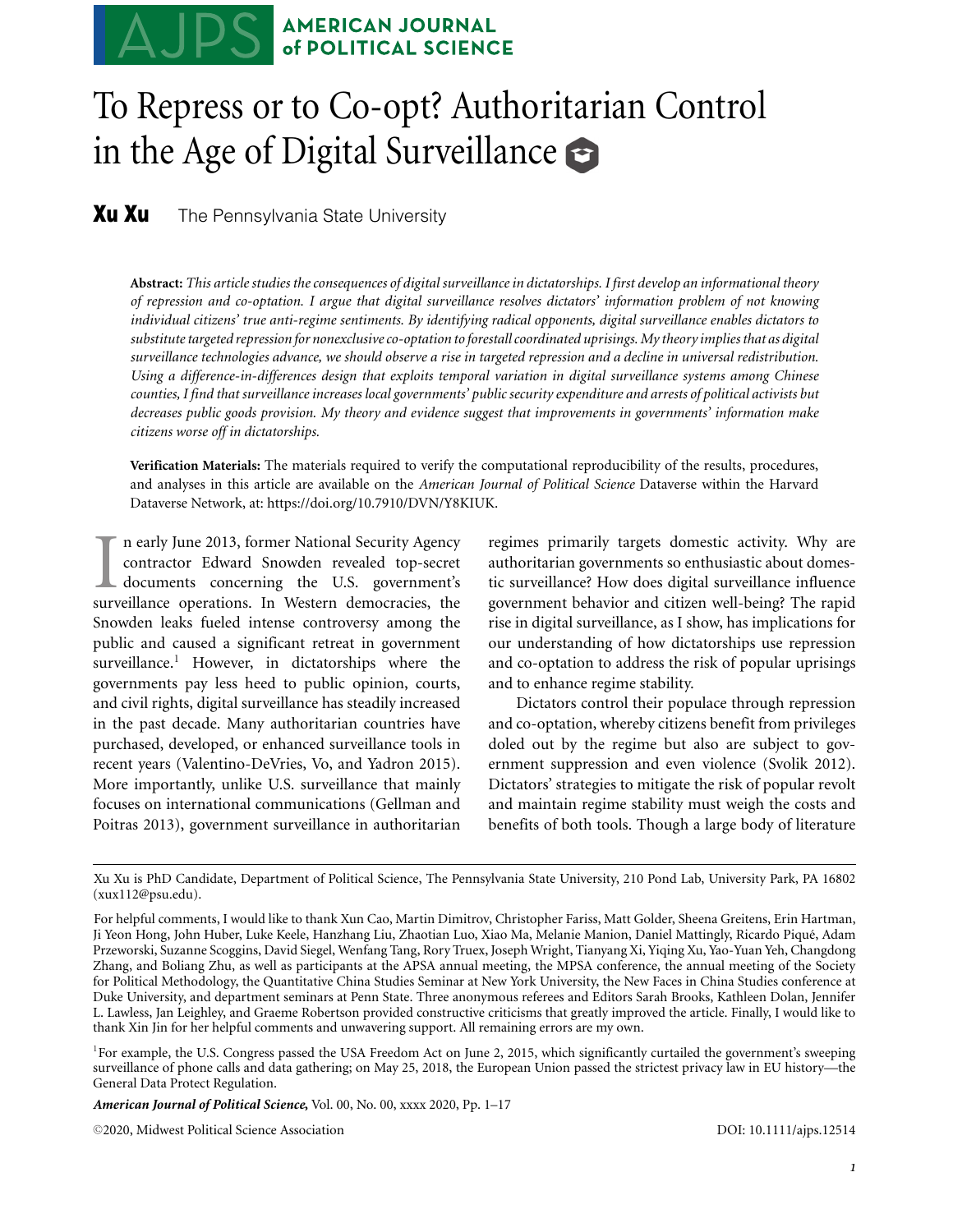emphasizes dictators' repression-co-optation trade-off (e.g., Frantz and Kendall-Taylor 2014; Wintrobe 2000), few studies have addressed how changes in the informational environment shape this trade-off. $2$  The literature on information in authoritarian regimes largely focuses on the *horizontal information problem* faced by dissenting citizens who do not know each other's anti-regime sentiment, which prevents them from coordinating uprisings successfully (e.g., Edmond 2013; Kuran 1991). In such settings, communication technologies facilitate horizontal information exchanges, enabling better coordination among citizens (e.g., Edmond 2013). A few recent studies argue that dictators allow *vertical information flows* through media or multiparty elections to address social grievances and to monitor local officials (Huang, Boranbay-Akan, and Huang 2019; Lorentzen 2014; Miller 2015). However, an important question in vertical information exchange remains unexplored: Dictators do not have refined information on each citizen's anti-regime sentiment and thus cannot optimally allocate resources between repression and co-optation to deter collective action. This article argues that increasing digital surveillance shapes the repression-co-optation trade-off in substantively important ways by mitigating this *vertical information problem*, thereby allowing authoritarian governments to substitute targeted, preventive repression for more costly universal co-optation.

All dictators face threats from citizens excluded from power, especially organized opposition groups (Svolik 2012). Even if disenfranchised citizens cannot threaten regime survival, dictators still have an incentive to prevent everyday protests and maintain social order for economic growth so that they can extract more rents from the economy (Pan 2015). Radical opponents—citizens with stronger anti-regime sentiments—pose greater threats to social order than moderate ones because they have a stronger tendency to protest (Lust-Okar 2005) and they are crucial to forming a critical mass necessary for antiregime mobilization (Oliver and Marwell 1988). In *stable dictatorships*, large-scale, indiscriminate repression is rare and usually not a preferable option to dissuade mass mobilization in the first place. Ideally, dictators could selectively repress radicals to prevent mass mobilization by addressing threats when the opposition is still organizing collective action (Ritter and Conrad 2016). However, dictators are inherently uninformed. In contrast to democratic leaders, who obtain information about citizens from free speech, critical media, and multiparty elections, dictators face the difficulty of obtaining accurate information about citizens even if they hold elections

because citizens have an incentive to misrepresent their anti-regime sentiments when faced with the prospect of repression (Kuran 1991).<sup>3</sup> This authoritarian information problem undermines dictators' ability to identify radicals for targeted repression. As a result, dictators resort to expensive co-optation policies such as *universal* welfare provision to prevent moderates from coordinating with radicals to form an organized opposition.

The development of information and communications technology (ICT), especially surveillance technology, alleviates the vertical information problem in dictatorships. ICT facilitates citizens' digital communication, leaving substantial information in digital formats for governments to access and analyze. For example, the Iranian and Syrian regimes employ an array of digital surveillance tools to spy on citizens, especially those they deem threatening to regime survival (Gohdes 2014; Gunitsky 2015). Chinese government agencies also invest in digital tools to track and analyze online activities to contain threats before they spread (Qin, Strömberg, and Wu 2017). Moreover, recent technology advancements in high-resolution cameras, facial recognition, and big data processing empower governments to monitor citizens and identify dissidents in a timely manner (Liu and Wang 2017). When digital surveillance enables dictators to identify radical opponents, they substitute less expensive targeted repression for nonexclusive co-optation to lower regime survival cost. Thus, as digital surveillance technologies advance, we should observe increased selective repression but less nonexclusive co-optation.

This article focuses on surveillance technology rather than ICT penetration, $4$  using China as a testing ground. In 1998, the Ministry of Public Security in China proposed the Golden Shield Project—a digital surveillance system (Walton 2001)—to improve the efficiency and effectiveness of the police. In 2001, the central government approved and started to fund the project, which was then implemented through several phases. The first phase of the project mainly built population databases, ID tracking systems, and Internet surveillance tools. The second phase of the project—the 3111 Initiative—focused on street surveillance camera

 $3$ Miller (2015), among others, argues that multiparty elections in dictatorships allow citizens to signal dissatisfaction with the regime. But this type of information is much blunter than information collected in a society with political freedom. Further, many authoritarian regimes, such as China, Saudi Arabia, and North Korea, do not have multiparty elections.

<sup>4</sup>This article considers increases in digital surveillance for a given level of Internet penetration. See Shapiro and Siegel (2015) for an example of how changes in ICT access alter insurgent mobilization and government surveillance together.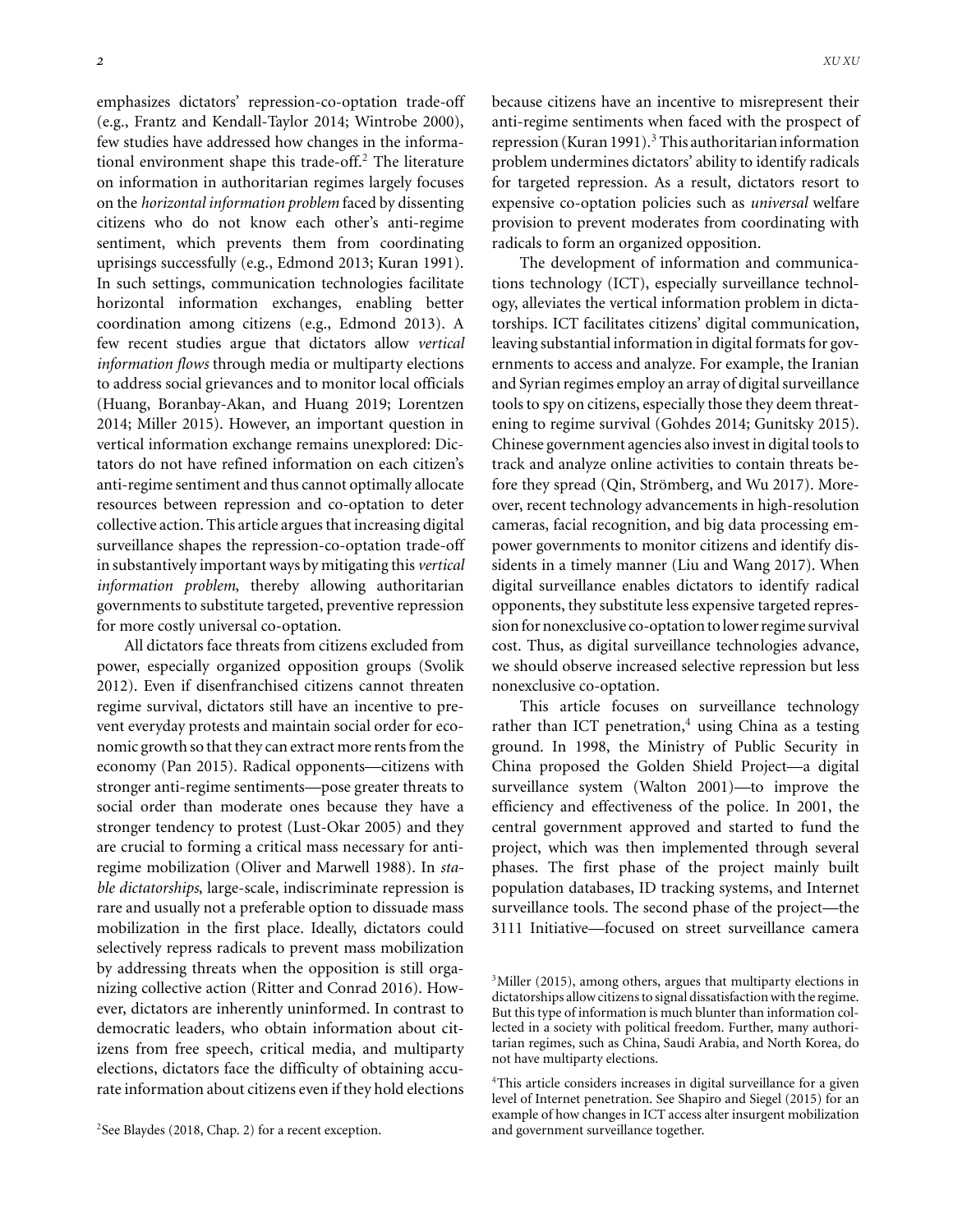systems. Recent advancements on this project started to integrate facial recognition, big data, and artificial intelligence technologies into the system. Due to the central ministry's phase-in strategy in experimenting with this project, the timing of implementation varied across counties. This variation in the timing allows comparison of counties with and without completed Golden Shield systems, using difference-in-differences (DiD) designs.

Using unique archival data on Chinese county government expenditures and county-level political prisoners, I find that the implementation of the Golden Shield Project increases local governments' targeted repression, as measured by local public security expenditure and the number of political prisoners. I also find that the Golden Shield Project has a negative impact on government welfare provision, agriculture investments, and provision of other public goods. These findings are consistent with the theoretical predictions that governments substitute preventive, targeted repression for nonexclusive co-optation. The results are robust to lagged dependent variable models that address the endogeneity problem between the local implementation of the Golden Shield Project and a need for repression, as well as matching and trajectorybalancing models that address time-variant omitted variable biases.

This article directly contributes to a large body of literature on repression and co-optation in dictatorships (e.g., Davenport 2007; Gandhi and Przeworski 2006), especially work that focuses on the repression-co-optation trade-off. For example, Wintrobe (2000) presents a general theory of dictatorships that hold power through a combination of repression and loyalty, a concept similar to co-optation. Gershenson and Grossman (2001) analyze the changing mix of repression and co-optation that Soviet elites used to retain power in response to exogenous changes in domestic and international threats. Frantz and Kendall-Taylor (2014) develop a framework to show how co-optation institutions influence different types of repressive strategies in dictatorships. My work differs in two ways. First, I argue that though both repression and co-optation are important tools of authoritarian control, the information requirements to employ common forms of repression and co-optation differ—(targeted) repression requires more refined information. Second, I derive informational conditions under which dictators substitute repression for co-optation.

The theory and evidence in this article address a common phenomenon regarding information and repression in dictatorships. Sullivan (2016) examines police repression in Guatemala to show that when the government accumulates sufficient information about organizers to repress mobilization repeatedly, it can destroy challenger organizations by targeting the clandestine activities; but when repression is directed at ongoing overt challenges, it motivates backlash that escalates dissent. Dimitrov and Sassoon (2014) compare the operation of state security organs in Bulgaria and Iraq and find that, in Bulgaria, massive repression was replaced by surveillance and targeted repression because State Security was able to collect more fine-grained information on citizens. Truex (2019) also shows that the Chinese government strategically anticipates events that create focal points for protest coordination and then uses preventive repression to reduce dissent beforehand. My article contributes to this literature by highlighting the role of digital technologies in selective repression and examining the *trade-off* between targeted repression and nonexclusive co-optation when governments' information improves.

This article also contributes to a growing body of literature on ICT and authoritarian survival. Early studies posit that information technologies increase political freedom since they spread democratic values and empower ordinary citizens to mobilize (e.g., Diamond 2010). However, the Internet and ICT also provide authoritarian governments with new opportunities for political control (e.g., Lynch 2011). Authoritarian governments use the Internet and ICT to censor and repress online expressions (King, Pan, and Roberts 2013), collect information about citizen preferences (Gunitsky 2015), monitor local politicians (Qin, Strömberg, and Wu 2017), distract or guide public opinion (King, Pan, and Roberts 2017), and identify demonstrators and political opponents (Gunitsky 2015; Lynch 2011). Recent scholarship also finds that many regimes, including Russia, Turkey, Egypt, Bahrain, and Syria, employ domestic digital surveillance to monitor citizens (e.g., Gohdes 2014, 91). This article contributes to this literature by emphasizing the information advantages of digital surveillance for dictators to better target repression and decrease costly co-optation. Just as important, the theory and findings highlight that improvements in government information likely induce more repression instead of more policy concessions, as suggested in prior literature (e.g., Gunitsky 2015; Miller 2015).

# **An Informational Theory of Repression and Co-optation in Stable Dictatorships**

Dictators rely on repression and co-optation to control citizens excluded from power (Svolik 2012). Repression subdues opposition to the ruling elite by force or violence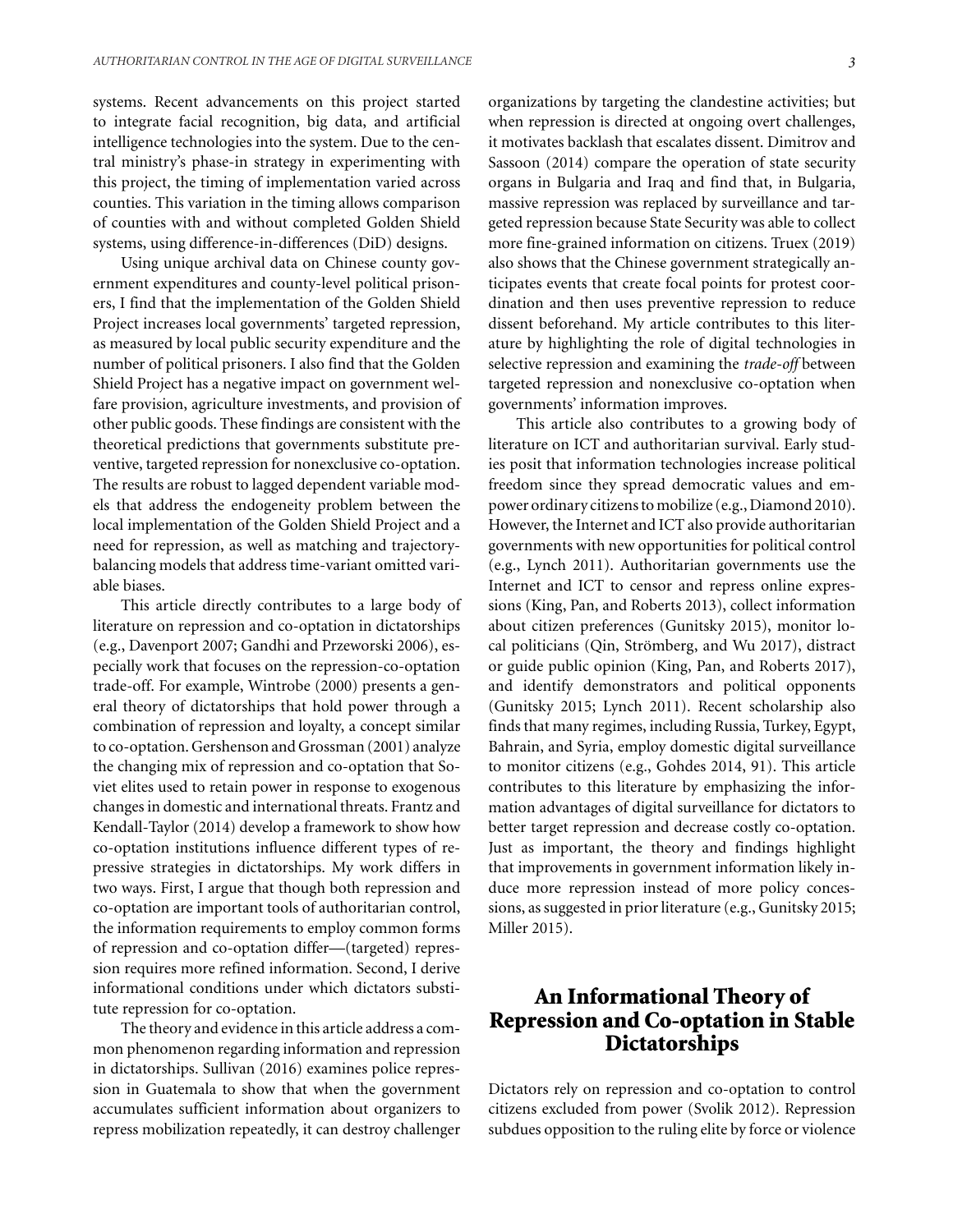(e.g., Davenport 2007). It is the defining characteristic of all states and is particularly salient in dictatorships. Cooptation, on the other hand, provides benefits to a group of citizens in exchange for political support (e.g., Gandhi and Przeworski 2006). While co-optation often involves using formal institutions such as parties and legislatures to cement enduring commitments to provide benefits to co-opted groups (Gandhi and Przeworski 2006), even dictatorships without strong formal institutions appease popular discontent with policy concessions or material handouts (Kitschelt and Wilkinson 2007). To forestall dissent before coordinated protest manifests, dictators choose the optimal levels of repression and co-optation by weighing the costs and benefits of both.

# **The Trade-Off between Targeted Repression and Nonexclusive Co-optation**

Repression and co-optation can be indiscriminate or targeted, but most of today's *stable, nonrentier dictatorships* seldom use indiscriminate repression or targeted co-optation as the main tools for everyday social control.

Large-scale, indiscriminate repression can incur international sanctions (Way and Levitsky 2006), lowers economic productivity (Nafziger and Auvinen 2002), causes mass backlash and mobilization (Sullivan 2016), and potentially leads to elite splits (O'Donnell, Schmitter, and Whitehead 1986). For a regime on the brink of collapse, large-scale, indiscriminate repression may be a drastic remedy, but it is not a long-term solution for sustaining a stable dictatorship by dissuading mass mobilization in the first place. Further, indiscriminate repression is less effective than targeted repression in deterring participation,<sup>5</sup> although it requires less information on citizens' types (Dimitrov and Sassoon 2014). Scholars find that targeted repression against individual opponents and weakening challenger organizations is far more frequently employed as an everyday tool of repression in dictatorships than indiscriminate repression (Ritter and Conrad 2016; Sullivan 2016; Truex 2019).

On the other hand, targeted co-optation is expensive because its cost increases with the number of individuals co-opted, whereas nonexclusive co-optation such as public goods provision is far more efficient for buying mass support (see Bueno de Mesquita and colleagues'

[2003] selectorate theory building on this intuition). In most of today's stable dictatorships, citizens' anti-regime mobilization is low and regime stability is high because the regimes provide the two most basic public goods all citizens value—social stability and broad-based, long-term economic growth, which increase citizen satisfaction with the regime (Magaloni 2006). Therefore, dictators seldom use exclusive co-optation to buy mass support, especially in nonrentier states where governments face resource constraints.

Moreover, targeted co-optation of radicals is less efficient in deterring mobilization than targeted repression because the cost to buy support from radicals can be significantly higher than that to imprison them. Further evidence suggests that selective co-optation is ineffective in preventing protests because the unequal distribution of benefits among citizens intensifies contention and catalyzes collective action (Pan 2015).<sup>6</sup> More importantly, selective co-optation incurs a commitment problem that undermines the effectiveness of this strategy: Dictators can renege on the promised rewards once the mobilization threat is gone, and co-opted opponents may also renege by mobilizing later, ignoring the reward they received (Stokes 2005). This commitment problem intensifies if radicals have strong anti-regime sentiment and thus are likely to renege on their promises.<sup>7</sup> Thus, to deal with radicals, dictators prefer employing targeted repression to targeted co-optation.

This discussion underscores an important scope condition for my theory: recent stable, nonrentier dictatorships where the governments attempt to deter mass mobilization. Given that most dictatorships, most of the time, are relatively stable, $8 \text{ my theory}$  has general implications for modern dictatorships.

As *nonexclusive co-optation* and *targeted repression* become common practices in recent stable dictatorships, dictators face a trade-off between these two strategies for everyday social control. Ideally, dictators prefer targeted repression to forestall citizen mobilization by *identifying* radical opponents and then *stopping* them through harassment, intimidation, or detention (Truex 2019). However, dictators face a vertical information problem that citizens tend to hide their true anti-regime preferences when they feel threatened by the prospect of

<sup>&</sup>lt;sup>5</sup>Siegel (2011b) demonstrates that targeted repression is more likely to deter mobilization than random repression. Although social networks and the distribution of preferences influence the relative advantages of targeted repression, it is still better at preventing mobilization than random repression for all levels of repression intensity, and especially at low-intensity levels.

 $6$ Targeted co-optation can be as effective as or more effective than repression when it has a positive spillover effect on insurgents' social network (Siegel 2011a), but this evidence suggests the spillover effect could be negative.

<sup>7</sup>Nonexclusive co-optation is less prone to the commitment problems since it can still buy off honest moderates.

<sup>&</sup>lt;sup>8</sup>Military juntas are less stable, but they have been increasingly rare in the past 30 years (Geddes, Wright, and Frantz 2018).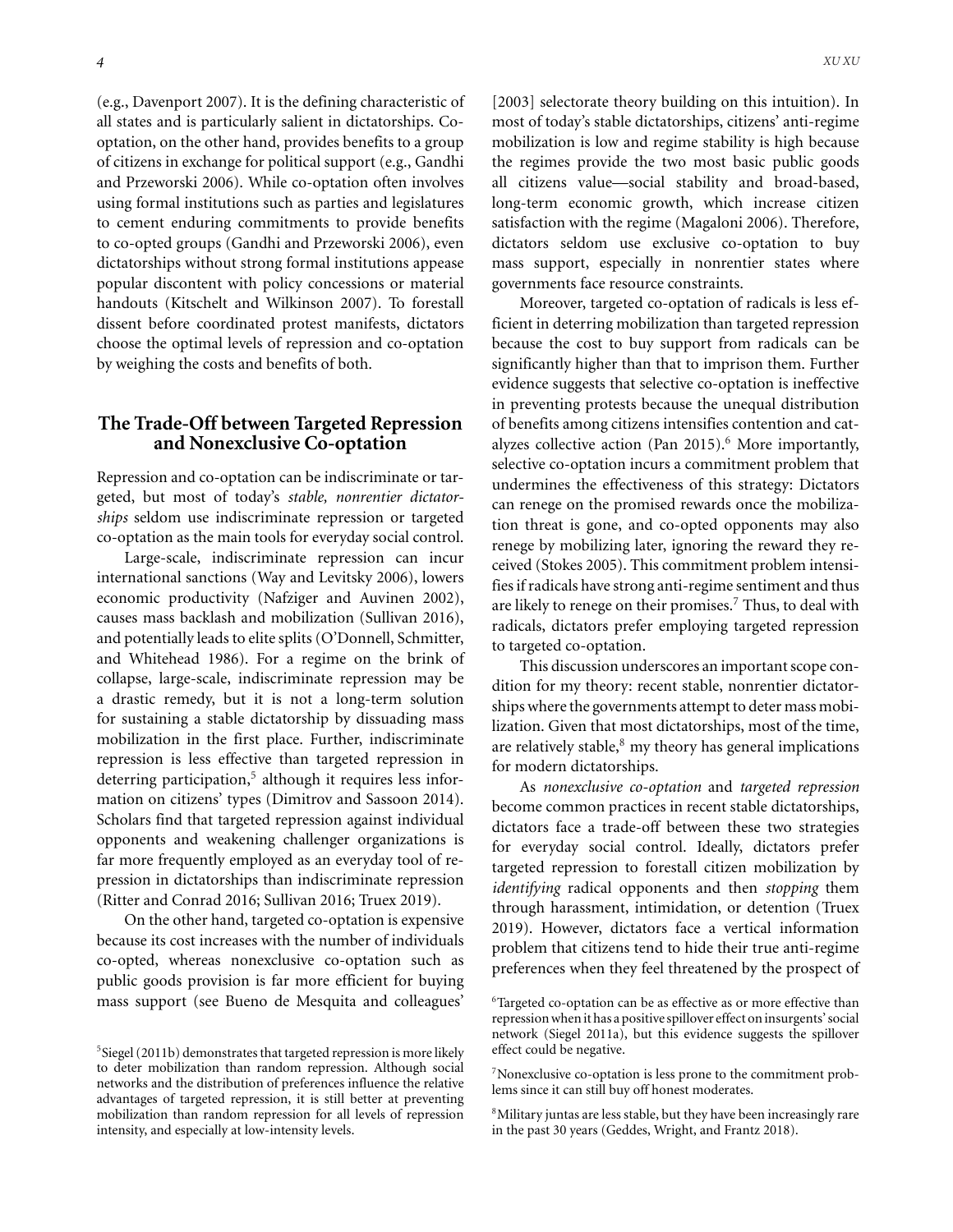state repression (Kuran 1991). Due to this information problem, dictators cannot accurately target radicals. Nonexclusive co-optation is most useful when the regime has sufficient geographic, occupational, or racial/ethnic information about a large group of potential opponents to offer public or club goods but does not have accurate individual-level information to distinguish radical from moderate opponents. Because buying support from a moderate is cheaper than buying support from a radical, and public goods are nonexclusive regardless of the number of recipients, the regime gains support from a large number of moderates. Although this strategy does not win over radicals, whose price of support is higher than that for moderates, if protests require coordination between radicals and moderates, nonexclusive co-optation deters moderates from participating, thereby reducing the likelihood of protest mobilization.

Although moderates typically outnumber radicals, the latter remain the primary threat to social order because radicals are more likely to organize a protest, and a protest is more likely to succeed when radicals participate (Oliver and Marwell 1988). Because successful anti-regime protests require coordination between moderates and (particularly) radicals, dictators selectively repress radicals to prevent coordinated protests rather than providing universal welfare to all opponents when the regime has accurate individual-level information about citizens' types. Thus, when the probability of finding radicals is low, dictators prefer co-optation to repression. In contrast, when the likelihood of finding radicals is sufficiently high, dictators opt for selective repression over nonexclusive co-optation.

# **Digital Surveillance, Co-optation, and Repression**

In the past two decades, the development of the Internet and the spread of social media have altered the way of communication, which provides authoritarian governments with new opportunities for surveillance. Citizens transmit information in electronic forms through an Internet infrastructure that can be controlled or interrupted by the government. Digital surveillance technologies, such as spying malware and automated mass-detection systems, are widely used in authoritarian countries (Gohdes 2014). In addition, recent advances in automated text analysis, machine learning techniques, and high-powered computing have reduced the costs of identifying critical users and censoring messages (Edmond 2013). Dictators use these tools to track and analyze online activities, to gauge public opinion, and to contain threats before they spread (Qin, Strömberg, and Wu 2017). Moreover, street surveillance cameras, combined with facial recognition and big data technologies, help dictators identify individual radical opponents and monitor early protests (Liu and Wang 2017). Thus, when information through digital surveillance increases dictators' *probability* of detecting radical opponents, dictators will substitute targeted repression for co-optation to preempt anti-regime mobilization. This logic informs the following expectations:

#### *Repression Hypothesis*:

Government digital surveillance increases targeted, preventive repression in authoritarian regimes.

*Co-optation Hypothesis*:

Government digital surveillance decreases nonexclusive co-optation in authoritarian regimes.<sup>9</sup>

#### **Discussion**

My theory focuses on the role of information in shaping authoritarian repression and co-optation. It applies to a majority of today's stable dictatorships. Even in societies where regime ideology or cultural legacies motivate high-intensity indiscriminate repression (e.g., genocide) against certain religious or ethnic groups, states still rely on surveillance and targeted repression to achieve social control (Blaydes 2018; Dimitrov and Sassoon 2014; Gohdes 2014).

Preventive repression as a result of increased government surveillance might further deter citizens from revealing true preferences, exacerbating the authoritarian information problem in the long run. However, if governments employ less visible, low-intensity repression, citizens will be less likely to hide their regime preferences. Thus, authoritarian governments have an incentive to make repression less visible to prevent backlash and to create uncertainty about their repression targets so as not to exacerbate the information problems in the future.<sup>10</sup>

Although my theory does not endogenize the adoption of digital surveillance, it is helpful to think about why

<sup>10</sup>Although dictators may sometimes make preemptive repression visible to deter potential protesters, there is no need to publicize all cases since acknowledging that many people are protesting against the regime signals regime vulnerability (Gueorguiev 2017). Instead, dictators can make a few representative cases of repression visible for deterrence purpose while hiding their surveillance practice from the public.

<sup>9</sup>I examine repression and co-optation separately because they are different outcomes of surveillance. Yet, since repression and cooptation are correlated due to the trade-off discussed above, I also use a seemingly unrelated regression (SUR) approach to fit models of repression and co-optation together to allow for correlated errors.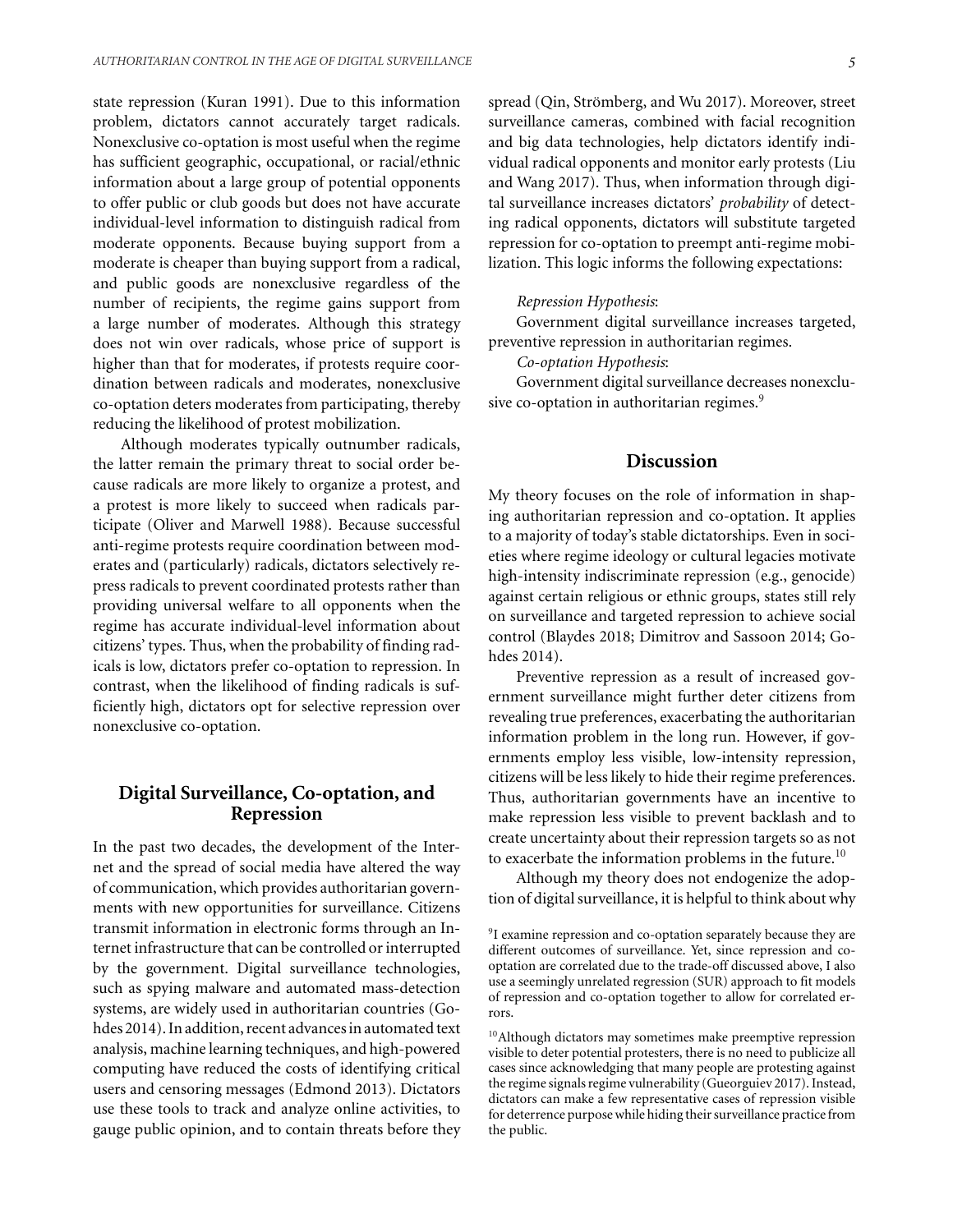digital surveillance arises in the first place. First, dictators may develop digital surveillance to improve repression efficiency as long as its benefits outweigh costs. For example, states with high technology capacity (i.e., lower surveillance costs) may be more likely to engage in digital surveillance. Second, dictators may switch to targeted repression because they cannot afford nonexclusive co-optation or they need to direct the resources toward more productive investments. An economic downturn, an interstate war, a growing threat of social uprising, or emerging sectionalism may force dictators to develop digital surveillance for targeted repression. Further, dictators may adopt digital surveillance to control hard-to-penetrate populations such as religious or ethnic groups. Nevertheless, even if digital surveillance is endogenous to repression, the prediction that digital surveillance increases targeted repression and decreases nonexclusive co-optation still holds. My empirical strategy addresses endogeneity concerns to identify the causal effect of digital surveillance on repression and co-optation.

# **Data and Empirical Strategies**

I use a full sample of about 3,000 Chinese counties (and districts) to examine how digital surveillance influences government repression and co-optation. These counties, as analogs to states in the international system, along with the Chinese government's phase-in digital surveillance programs, allow me to adopt a difference-in-differences (DiD) design to identify the effects of digital surveillance on repression and co-optation. Moreover, the large number of counties allows matching and trajectory–balancing methods to handle potential time-varying confounders that could weaken the DiD estimation.

#### **Fiscal Arrangements in Chinese Counties**

China is an authoritarian country with a multilevel government incorporating about 3,000 counties/districts (for simplicity, hereafter, I use *county* to indicate both) nested in prefectures/cities (about 335) and provinces/ municipalities (31) under the central government. On average, a county has about 500,000 residents.

I focus on county governments because they are directly responsible for social welfare provision and repression at the local level. Similar to leaders in authoritarian countries, county leaders in China worry about popular uprisings because their career advancements are tied to local stability (Edin 2003). County leaders, therefore, employ co-optation and repression (e.g., providing social welfare and arresting dissidents) to prevent protests. Due to fiscal decentralization, county governments keep a share of the tax income and allocate their budgets without direct central control (Jia, Guo, and Zhang 2014). Scholars have long attributed China's economic growth to local governments' fiscal autonomy; see, for instance, Montinola, Qian, and Weingast's (1995) "federalism, China style" and Oi's (1995) "entrepreneurial local government." Further, China's 1994 tax reform—the famous "Separating Tax System"—further expanded county governments' expenditure obligations, including support for agricultural production, financing compulsory education, provision of public health services, and management of social security programs (Jia, Guo, and Zhang 2014). In other words, each county has a largely constrained budget (from tax and revenue) to allocate across different categories. If local officials save money from some redistribution obligations, they can spend more on other activities that benefit their political careers, such as largescale development projects that signal economic and political achievements (Guo 2009). Thus, Chinese county leaders' career incentives, fiscal responsibilities, and budget constraints are similar to those of state leaders in the international system.

#### **Measures and Data**

I use county-level public security expenditure and the number of political prisoners as two complementarymeasures for targeted repression. For investment in nonexclusive co-optation, I use local welfare and public goods expenditure as well as local public goods provision. The data are collected from multiple archives kept in Beijing, Hong Kong, and other cities in China.

*Public Security Expenditure Measure.* Local public security expenditure is the total annual spending of local police forces, procuratorates, and courts. This expenditure, therefore, includes spending on the local government organizations that implement targeted repression: detentions, monitoring, harassments, beatings, and torture of local activists and dissidents. It does not include the spending of high-intensity repressive bodies such as the Armed Police Force and the People's Liberation Army, which the central government and provincial governments fund. Moreover, foreign observers have long used local security spending as an indicator for domestic repression in China (e.g., Martina 2014); archival evidence suggests that the regime invests in local security spending to maintain everyday social stability.

Local public security budgets exclude expenses of the Golden Shield Project, which was mostly funded by the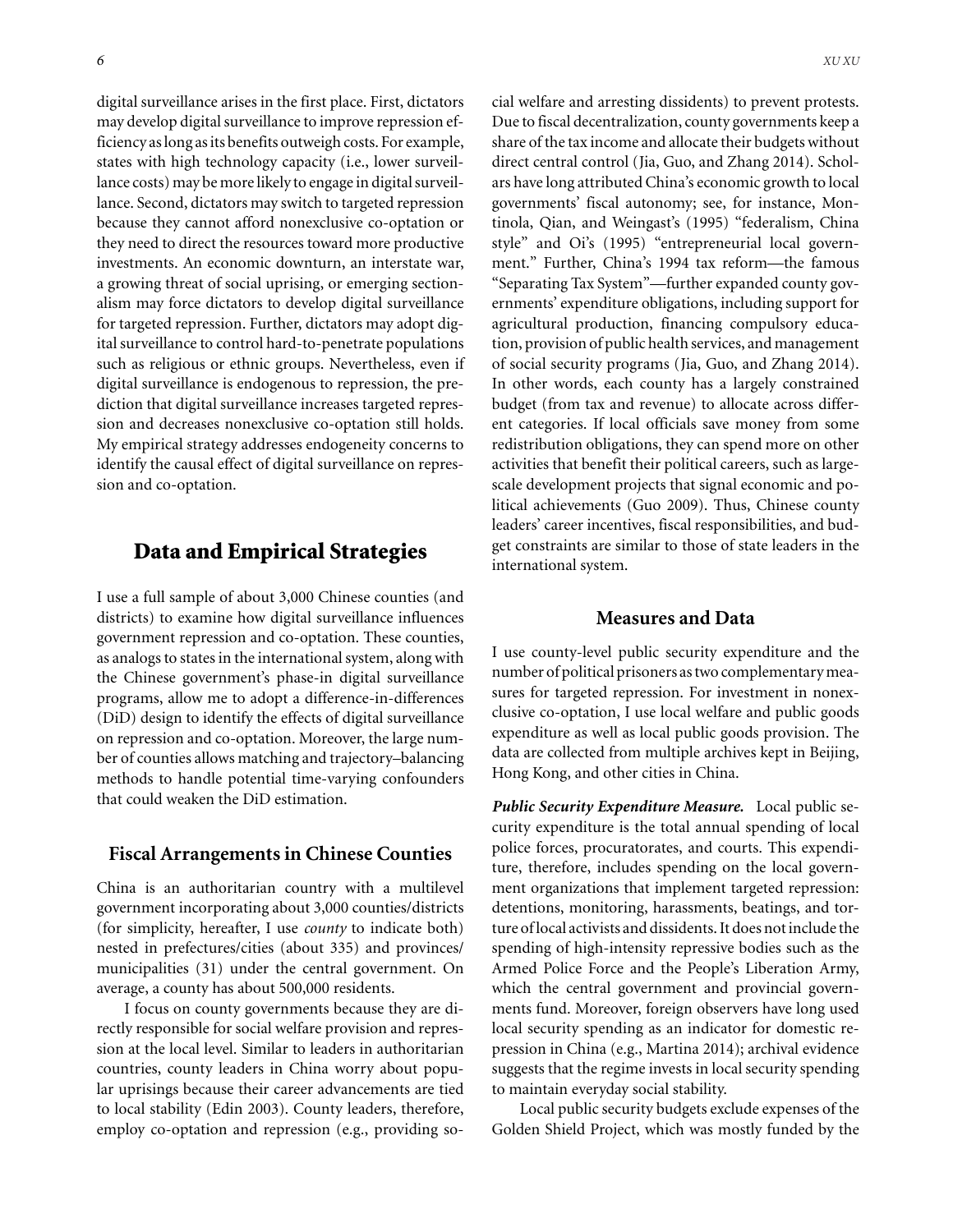central government. Though local security expenditure may also be used to fight crime, scholars find that Chinese security agents are better trained and equipped to control protests than to combat crimes (Scoggins 2018). Thus, the local public security expenditure is a reasonable proxy for targeted repression. See Appendix A.1 in the supporting information (SI) for details about this measure.

*Political Prisoners Measure.* While security spending measures investment in repressive capacity, which closely hews to the theoretical expectations, it does not measure actual repression. Therefore, I use the number of political prisoners as a complement to the spending measure.

The political prisoner data draw on information contained in the Congressional-Executive Commission on China's Political Prisoner Database (CECC-PPD). The CECC lists individuals who have been detained or imprisoned in Chinafor noncriminal reasons. Human rights organizations, such as Human Rights in China, the Network of Chinese Human Rights Defenders, Human Rights Watch, and the Dui Hua Foundation, compile lists of the prisoners' names and dates of incarceration. Several recent studies employ this political prisoner data to measure preventive repression (e.g., Gueorguiev 2017; Truex 2019). Data on detentions are available starting in 1981, but poor data quality during the early years, when entries were recorded retrospectively, makes them unsuitable for analysis. In addition, I use the second-phase Golden Shield Project to examine these prisoner data. Considering that the first-phase Golden Shield Project (completed in 2005) could contaminate the effect of the second-phase project, I then exclude all entries prior to 2006. After excluding entries with missing information, 4,531 (out of 5,007) detentions remain between 2006 and 2017. Among them, 82% of arrests were related to political crimes such as association, speech, and the spread of information—precisely the types of actions that facilitate protest coordination. Unlike combating crime, which is loosely organized, controlling social unrest is well disciplined in China with specific government protocols (Scoggins 2018), makeing prisoner data a comparable measure of targeted repression across different localities.

I generate a measure of local repression by aggregating every prisoner's time and location of detention (complemented by location of residence) in each countyyear unit. This yields a 12-year panel for about 2,860 county-level units between 2006 and 2017. On average, each county arrested about 1.52 activists during the time period (the maximum is 256 and the minimum is  $0$ ).<sup>11</sup> See SI Appendix A.2 for details about this measure.

*Discussion of Repression Measures.* Both measures of targeted repression have their drawbacks: Security spending includes all expenses of local security bodies; the prisoner data have missingness. Nevertheless, using both measures together mitigates the drawbacks of each. Moreover, whereas the prisoner data may have reporting biases because some regions are more heavily repressed traditionally, the difference-in-differences design exploits*temporal* variation within counties rather than cross-sectional variation, mitigating bias from spatial missingness.

*Co-optation Measures.* I use local welfare expenditure—the total expense of subsistence allowances, pensions, endowments, and medical and unemployment insurance policies—as a measure of investment in co-optation. This measure is a reasonable proxy for co-optation because scholars find that welfare policies in authoritarian countries effectively co-opt groups of people who pose a high risk to regime stability (Knutsen and Rasmussen 2018). I also use the expenditures and quantities of local public goods, such as the numbers of welfare centers and beds and the numbers of students in elementary and middle schools, as measures of co-optation. Note that I include agriculture production as a proxy for government spending on agriculture because this spending is a local government obligation. These measures of local public goods therefore capture the nonexclusive nature of co-optation.

*Data Sources.* I construct two data sets for these measures. First, I compile an original panel of county-level annual fiscal data using multiple sources. The 1994 – 2007 county-level public security, welfare, education, and agriculture expenditures come from the Fiscal Statistical Yearbook of Chinese Cities and Counties from 1995 to 2008.<sup>12</sup> Data on other covariates such as population and gross domestic product (GDP) come partly from the China County Socio-Economic Statistical Yearbook. The final data set contains about 2,860 counties from 1994 to 2007, roughly 36,180 observations. Second, I matched the 2006–17 county-level political prisoner data with the socioeconomic and public goods data from the China County Socio-Economic Statistical Yearbooks.<sup>13</sup> Summary statistics of these two data sets are reported in SI Appendix A.3.

<sup>&</sup>lt;sup>11</sup>I address the concern of underreporting in SI Appendix B.6.

 $12$ The national fiscal yearbooks are only available by 2008 with data by 2007.

<sup>&</sup>lt;sup>13</sup>The socioeconomic yearbooks contain no data for city districtsthe same administrative-level units as counties. I address this missing data problem in SI Appendix B.2.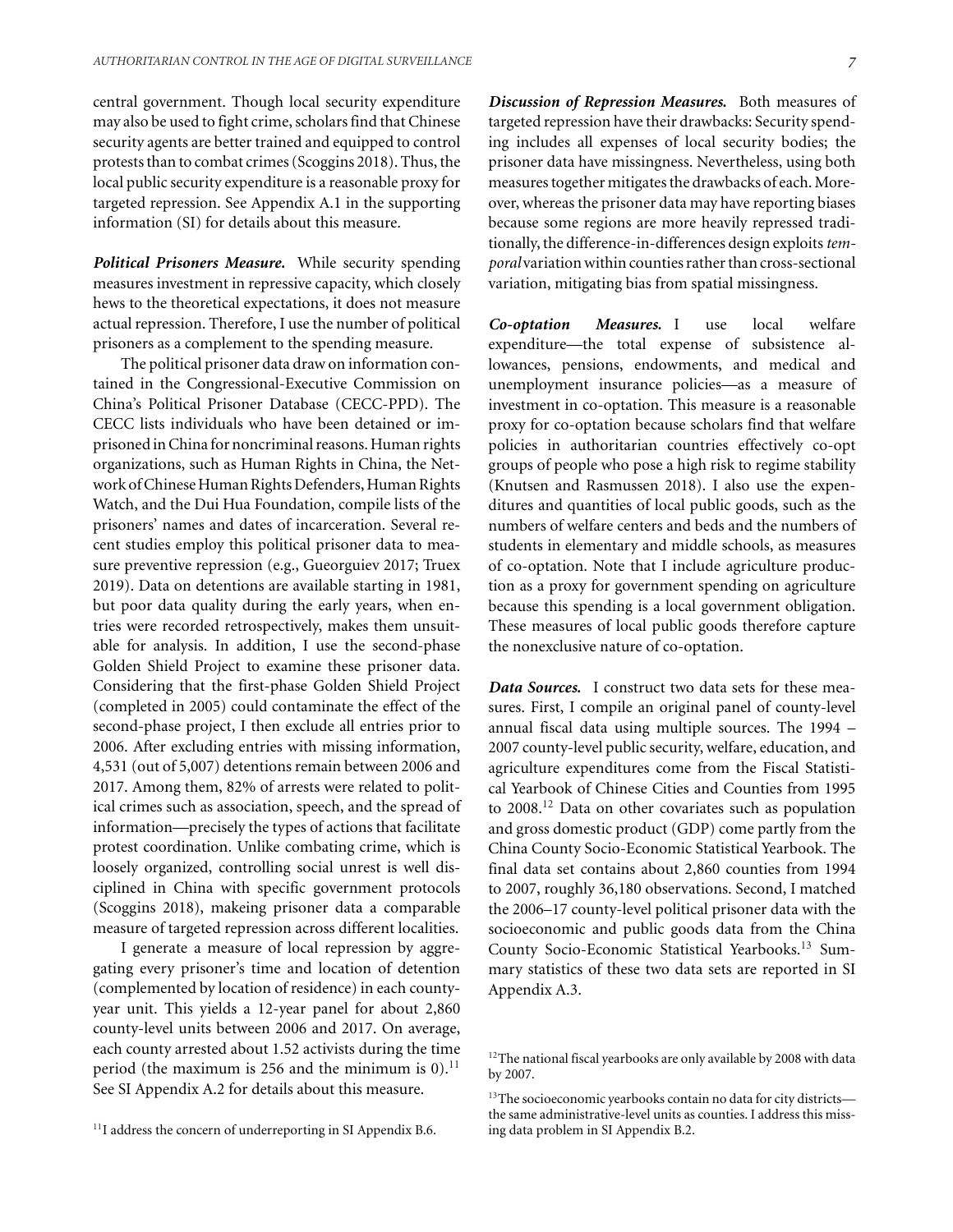#### **The Golden Shield Project**

My main empirical strategies rely on difference-indifferences comparisons that exploit local *temporal* variation in the implementations of a surveillance system the Golden Shield Project (GSP). In 1998, the Ministry of Public Security initiated the GSP, a domestic surveillance and filtering system that integrates online government databases with an all-encompassing surveillance network (Walton 2001). This project was constructed through several phases.

The first phase of the project, completed in 2005, mainly built population databases, ID tracking systems, and Internet surveillance tools. A local GSP platform includes a local population database that records residents' photo, ID number, address, household composition, and other basic information; further, it connects to a network of population databases nationwide. This local-level database also communicates with a database for high-priority monitoring and control (重点管控 人 -) that records residents who potentially threaten social and regime stability. Based on these two population databases, the platform further integrates several surveillance programs or tools. In addition, the system has ID scanning and tracking terminals installed in hotels, Internet cafes, train stations, bus terminals, airports, and train ´ and air ticket offices. These tracking systems allow local police to track local and migrant populations, especially the population for high-priority monitoring and control. For example, once a blacklisted petitioner books a bus, train, or flight ticket to the province capital or Beijing, the system automatically notifies the local police bureau, and then the bureau will send officers to stop the petitioner.<sup>14</sup>

Moreover, the local GSP platform incorporates Internet surveillance modules that monitor important websites, online forums, and social media. Based on keywords searching software, these modules automatically discover and record public sentiments, and then report signs of social instability to local police (Du 2013). There are also Internet control modules that can conduct remote attacks (e.g., denial-of-service attacks) to disrupt websites, fabricate posts in threads, and guide online discussions (Du 2013). Combining IP address tracking with population databases enables the police to identify individuals who post sensitive information and track their location.

In the late 2000s, the Ministry of Public Security started the second phase of the GSP by integrating street surveillance cameras into the system. The ministry initiated a series of projects, including the 3111 Initiative.<sup>15</sup> With recently developed artificial intelligence and facial recognition technologies, the surveillance camera system identifies individuals in real time (Liu and Wang 2017).

Abundant anecdotal evidence suggests that the GSP facilitates preventive repression. For example, two famous lawsuits filed by Chinese political prisoners against Cisco reveal that the GSP, equipped with Cisco networking hardware, can detect, identify, and track political dissidents, who were later imprisoned by police (Moses 2011). There are also many individuals monitored and detained for their online political writings.<sup>16</sup>

#### **Empirical Specifications**

Based on the local implementation of the GSP, I employ two main estimation strategies to analyze the effect of digital surveillance on local repression: a differencein-differences (DiD) approach that compares differential changes in repression before and after the completion of this project, and a lagged dependent variable estimation that addresses endogeneity concerns that arise if past repression influences the timing of implementation of local GSPs in different cross-section units. Because different data sets cover different time ranges, I use the implementations of the first-phase GSP (2005) as an identification strategy for the expenditure data set and the second phase (3111 Initiative, three waves) for the prisoner data set.

I also use the same DiD specifications to estimate the effect of digital surveillance on government co-optation. Because measures of co-optation and repression are different budget expenditures, which are correlated with each other given local government budget constraints, I also use seemingly unrelated regression (SUR) models to fit specifications with different budget expenditures together that allows errors to be correlated across equations.

*Difference-in-Differences Design.* I first use difference-in-differences approach that compares changes in outcome *Yit* in places with and without completed Golden Shield systems:

$$
Y_{it} = \alpha_1 + \rho_1 D_{it} + \tau_1 time_t
$$
  
+ 
$$
\gamma_i + \lambda_t + X'_{it} \Psi_1 + \epsilon_{it},
$$
 (1)

where *Yit* can be county *i*'s repression or co-optation at year  $t$ ;  $\gamma_i$  and  $\lambda_t$  are county and year fixed effect dummies;

<sup>&</sup>lt;sup>14</sup>Interview with a subdistrict office director in Sichuan Province in June 2015.

<sup>&</sup>lt;sup>15</sup>Other projects include the Safe Cities project, the Skynet project, and the Rural Sharp Eyes project.

<sup>&</sup>lt;sup>16</sup>See China's Political Prisoner Database by the Congressional-Executive Commission on China at [https://www.cecc.gov/re](https://www.cecc.gov/resources/political-prisoner-database) [sources/political-prisoner-database.](https://www.cecc.gov/resources/political-prisoner-database)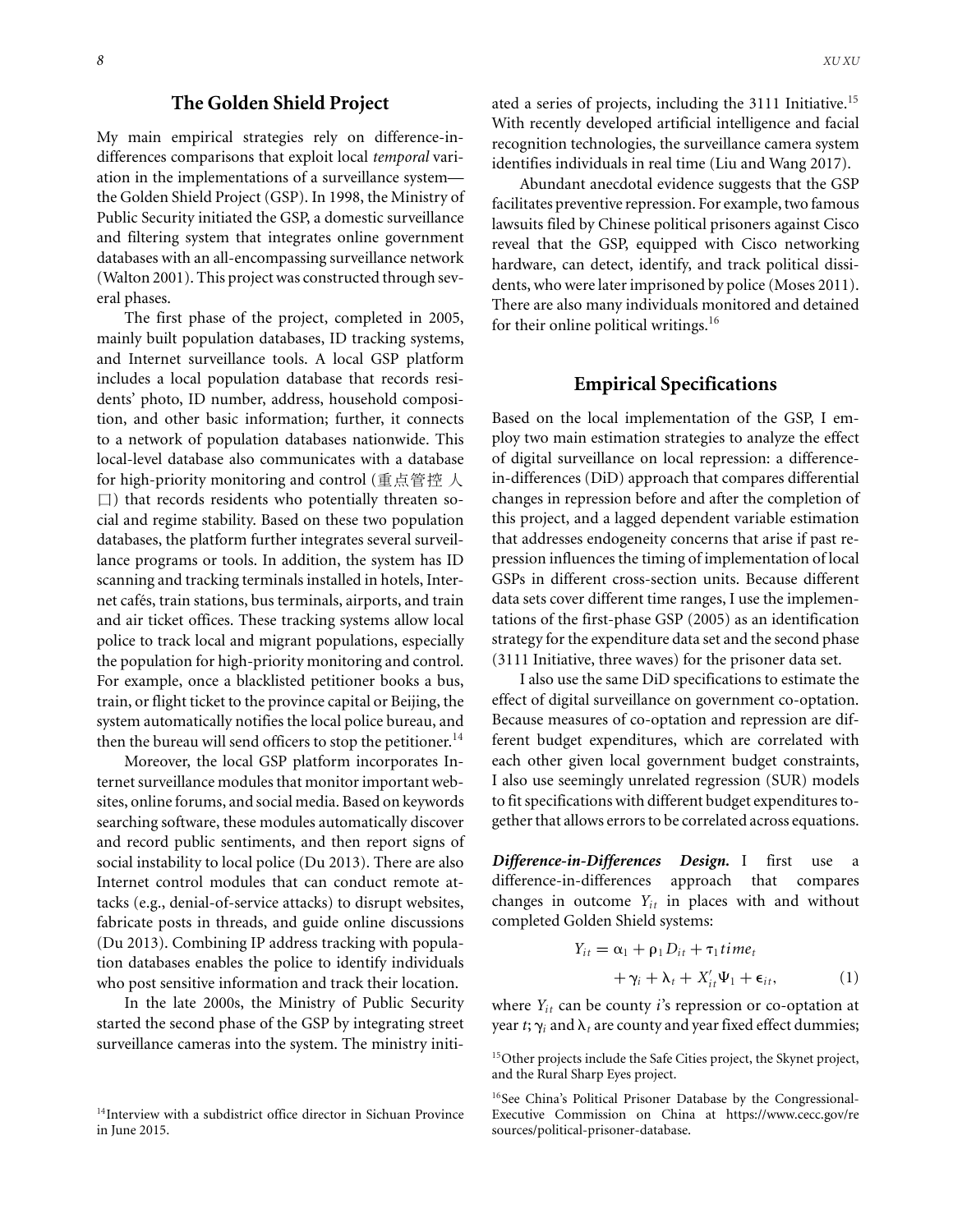$X'_{it}$  is a set of time-varying county-level controls, and  $\epsilon_{it}$ is the error term. The term  $time_t$  is a dummy variable indicating the period that the local GSP system has been completed. *Dit* is an indicator variable that is one if county *i* has a completed system at year *t* and zero otherwise. I am interested in estimating  $\rho_1$ , the DiD estimate.<sup>17</sup>

This DiD model estimates the over-time changes in control and treatment groups and then takes the difference of the two over-time differences. With exogenous controls *Xit*, the key identification assumption is  $E(\epsilon_{it}|\gamma_i, \lambda_t, D_{it}) = 0$ . That is, a county with a completed GSP system should have to maintain the same difference as a county without a completed system had the former not completed the system. In other words, there are underlying parallel trends on the outcomes between the two groups.

Note that I define *treatment* and *time* differently for the two data sets because they span different phases of the Golden Shield Project, as in the following:

*Golden Shield First Phase.* The expenditure data set covers the period from 1994 to 2007. I use the *first phase* of the GSP as an identification strategy. The GSP was initialized in 1998 and began operation in 2003. The first phase of this project, including the population databases and most of the ID tracking systems, was completed in 2005.<sup>18</sup> Some counties were even equipped with an Internet surveillance system by 2005. In 2006, the central Ministry of Public Security awarded about 40 prefecturallevel Bureaus of Public Security for their excellent work in completing the first phase of this project, which suggests that these 40 prefectures had finished the first-phase surveillance systems by 2005, whereas the other 280 prefectures did so only after 2005. The DiD estimator for this data set exploits this temporal variation:  $time<sub>t</sub>$  is a dummy variable that is equal to 1 after 2005, and *Dit* is an indicator variable that is equal to 1 if county *i* is located in a prefecture that has completed GS after 2005 and 0 otherwise.

*Golden Shield Second Phase—The 3111 Initiative.* The political prisoner data set covers the period from 2006 to 2017. I use the second phase of the GSP—the City Alarm and Surveillance Camera Pilot Project (3111 Initiative) as an identification strategy. Since 2006, the Ministry of Public Security and provincial governments have jointly conducted three waves of the 3111 Initiative (Ding 2010).

The first wave included four cities (consisting of about 50 county-level administrations), where the systems took effect in 2008. The second wave included 22 cities (consisting of about 130 counties/districts), with the systems completed in 2010. During the last wave, another 470 counties/districts piloted "3111" projects, with completion in 2012 (Li and Hikvision Digital Technology Co. 2015). A total of 660 pilot counties/districts were selected with a relatively even distribution within 31 provinces to *demonstrate* the surveillance camera systems to all other counties in China. Thus, local security concerns were not a major reason for selecting these counties, which mitigates the endogeneity problem. I also find that past political arrests are not correlated with pilot county selection. The phase-in nature of the 3111 Initiative permits a staggered DiD design with multiple time periods and multiple groups—a stronger identification strategy than a single treatment period DiD. For the political prisoner data set, *Dit* is an indicator variable that is equal to 1 if county *i* is a 3111 pilot county after the time of completion and 0 otherwise.<sup>19</sup>

*Lagged Outcome Variable Design.* The causal identification of the DiD method assumes *time-invariant confounders*that can be captured by thefixed effects. However, it is possible that repression and surveillance are endogenous. For example, local pressure for repression may directly affect the implementations of local GS systems or the self-selections of the 3111 pilot counties. It is also possible that counties that spend more money on repression tend to spend more on surveillance. To address this endogeneity problem, I use a lagged outcome model to account for pressure for repression or other omitted variables that lead to repression (Angrist and Pischke 2008):

$$
Y_{it} = \alpha_2 + \rho_2 D_{it} + \pi_2 Y_{it-1}
$$
  
+  $\lambda_t + X'_{it} \Psi_2 + \epsilon_{it}$ ,  $t = 1, \dots T$ , (2)

where *Yit*−<sup>1</sup> refers to the 1-year lagged outcome variable (i.e., repression). For different data sets, the variable *Dit* indicates different counties in different time periods, as mentioned above.

*DiD, Lags, and Trajectory Balancing.* While both DiD and lagged outcome models are solutions of causal inference, each requires relatively strong assumptions for identification that are often hard to justify. Fortunately, Angrist and Pischke (2008) point out an interesting bounding property of these two approaches. They prove that if the DiD model is correct but the analyst

<sup>&</sup>lt;sup>17</sup>I use the cluster-bootstrap variance matrix developed by Bertrand, Duflo, and Mullainathan (2004) to adjust for serially correlated standard errors.

<sup>18</sup>See [http://www.china.com.cn/chinese/zhuanti/283732.htm.](http://www.china.com.cn/chinese/zhuanti/283732.htm)

<sup>19</sup>See SI Appendix A.4 for details about the 3111 Initiative as well as how those pilot counties were selected.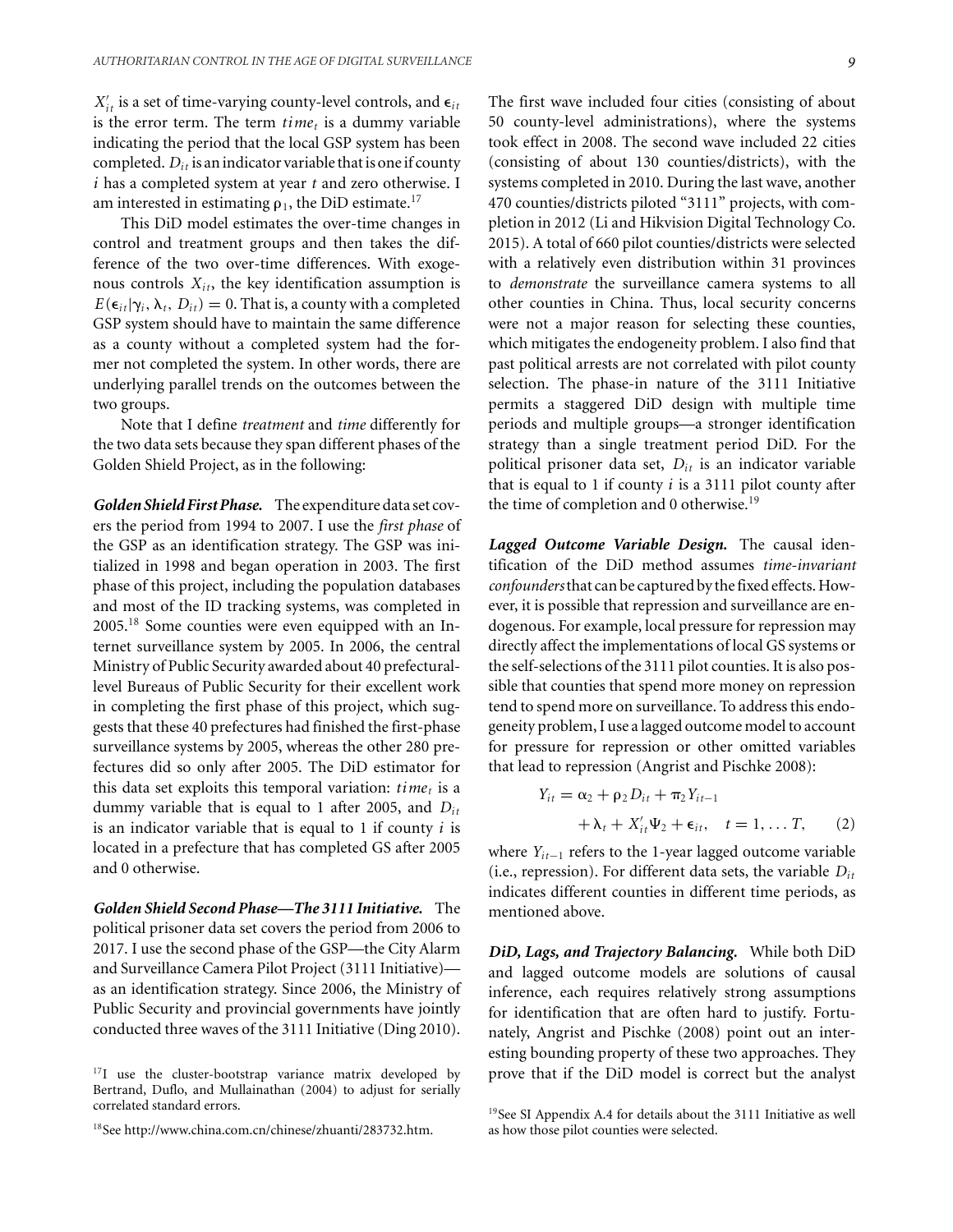

**FIGURE 1 Trends in Security Expenditure, First-Phase Golden Shield Project**

uses a lagged outcome model, this will generate a correlation between the treatment and the lagged outcome that will bias the treatment effect downward. Conversely, if the lagged outcome model generates the data but the analyst estimates a DiD model, the estimated treatment effect will be too large since the unestimated lag parameter will be additive with the treatment effect through the error term. Therefore, we can view the estimates from a DiD model and a lagged outcome model as the upper bound and the lower bound for the causal effect of interest.

Another way to address the endogeneity problem is a recently developed trajectory–balancing approach, which uses kernel balancing to weight control observations to match the treated observations according to the pretreatment trends (i.e., high-order "trajectory") of outcomes and covariates (Hazlett and Xu 2018). This approach handles time-varying confounders by assuming some time-fixed linear combination of the time-varying confounders. Because pretreatment outcomes contain information on those confounders, balancing control observations with the treated on pretreatment outcomes differences out the time-varying confounders.

# **Results**

In this section, I first present the results of surveillance on repression using those two repression measures. I then show that repression substitutes for co-optation after surveillance implementation.

# **Golden Shield and Local Public Security Expenditure**

My argument posits that digital surveillance increases preventive repression. Figure 1 provides initial evidence from security spending data. The plot in the left panel shows that since 2006, the year that the GSP's first phase was completed, counties in prefectures with completed surveillance systems have increased local public security expenditure more so than counties without completed surveillance systems, especially in 2007. The trends between the two groups are relatively parallel. To mitigate time-varying omitted variable biases, I further use the trajectory-balancing approach to weight the control group. As shown in the right panel, the weighted control group—counties without completed surveillance systems—have almost the same pretreatment trend as that of the treated group, and the treated group has had a larger increase in security expenditure since 2006.

Table 1 presents the estimated results using the unweighted data. Column 1 reports the DiD estimate (*GS Completed County*), controlling for local total fiscal expenditure, population, and urbanization. Because the first-phase GS systems are completed at the prefecture level, I cluster standard errors by prefectures. The estimated effect is positive, large, and statistically significant, indicating that county governments in prefectures with completed GS systems spent 11.6% more on public security than counties in prefectures with uncompleted GS systems after 2005.

Column 2 reports the results of the lagged dependent variable (DV) model using the unweighted data; the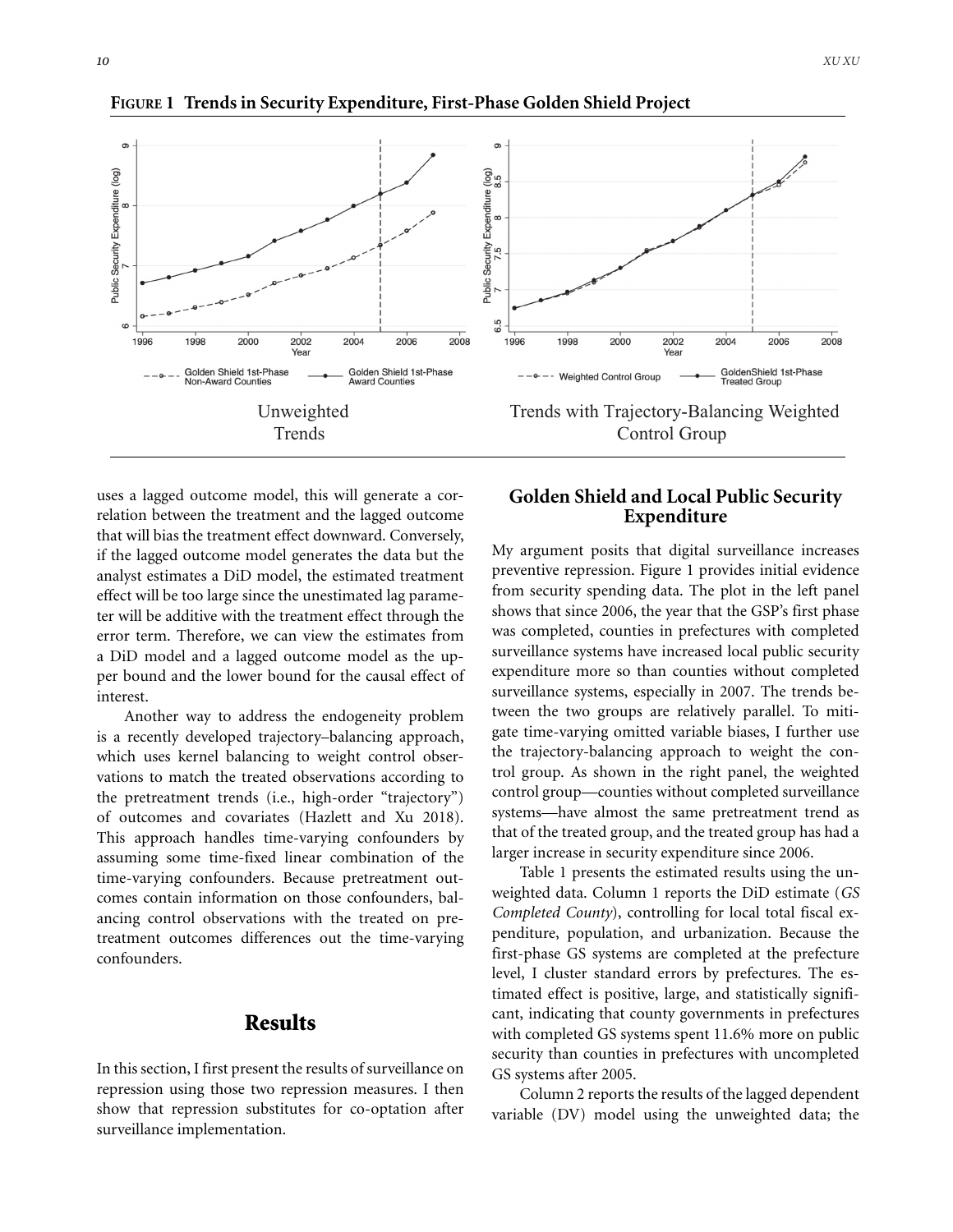|                        | (1)                    | (2)                          | (3)                    | (4)                   | (5)                    | (6)                   |
|------------------------|------------------------|------------------------------|------------------------|-----------------------|------------------------|-----------------------|
|                        | Fixed Eff.<br>Security | <b>Lagged DV</b><br>Security | Fixed Eff.<br>Security | Lagged DV<br>Security | Fixed Eff.<br>Security | Lagged DV<br>Security |
| Golden Shield $\times$ | $0.116***$             | $0.036**$                    | $0.100***$             | $0.030**$             | $0.128***$             | $0.034**$             |
| Time                   | (0.029)                | (0.014)                      | (0.030)                | (0.012)               | (0.037)                | (0.014)               |
| Time: Post-2005        | $0.784***$             |                              | $0.039***$             |                       | $0.552***$             |                       |
|                        | (0.083)                |                              | (0.013)                |                       | (0.102)                |                       |
| Lagged DV              |                        | $0.754^{\ast\ast\ast}$       |                        | $0.773***$            |                        | $0.755***$            |
|                        |                        | (0.012)                      |                        | (0.017)               |                        | (0.014)               |
| Expenditure            | $0.638***$             | $0.263***$                   | $0.570***$             | $0.237***$            | $0.531***$             | $0.223***$            |
| (Log)                  | (0.036)                | (0.013)                      | (0.049)                | (0.015)               | (0.032)                | (0.015)               |
| Population             | 0.043                  | $-0.010*$                    | 0.045                  | $-0.015***$           | 0.045                  | $-0.002$              |
| (Log)                  | (0.029)                | (0.005)                      | (0.040)                | (0.006)               | (0.030)                | (0.006)               |
| Urbanization           | $-0.006$               | $0.046***$                   | $-0.002$               | $0.041***$            | $-0.001$               | $0.062***$            |
| Ratio                  | (0.013)                | (0.010)                      | (0.016)                | (0.010)               | (0.013)                | (0.012)               |
| GDP (Log)              |                        |                              | 0.002                  | $0.011***$            |                        |                       |
|                        |                        |                              | (0.006)                | (0.004)               |                        |                       |
| Admin. Exp.            |                        |                              |                        |                       | $0.149***$             | $0.047**$             |
| (Log)                  |                        |                              |                        |                       | (0.053)                | (0.022)               |
| County Fixed           | Yes                    | No                           | Yes                    | No                    | Yes                    | No                    |
| Effects                |                        |                              |                        |                       |                        |                       |
| Year Fixed             | Yes                    | Yes                          | Yes                    | Yes                   | Yes                    | Yes                   |
| Effects                |                        |                              |                        |                       |                        |                       |
| Constant               | 0.121                  | $-0.590***$                  | $1.363***$             | $-0.741***$           | 0.000                  | $-0.771***$           |
|                        | (0.310)                | (0.075)                      | (0.488)                | (0.079)               | (0.407)                | (0.103)               |
| <b>Observations</b>    | 34,757                 | 31,632                       | 25,340                 | 24,827                | 27,329                 | 24,489                |
| R-squared              | 0.889                  | 0.953                        | 0.826                  | 0.948                 | 0.858                  | 0.948                 |
| N of Counties          | 2,745                  |                              | 2,731                  |                       | 2,742                  |                       |

| TABLE 1 First-Phase Golden Shield Project and Public Security Expenditure |  |  |
|---------------------------------------------------------------------------|--|--|
|---------------------------------------------------------------------------|--|--|

*Note*: The dependent variable, Security, is log-transformed. Robust standard errors are clustered by prefectures. The numbers are of observations are different between fixed effects models and lagged DV models because the lags automatically drop observations in the first year. SI Table B.4 shows that the results remain similar and robust when matching the sample of the fixed effects models with that of the lagged DV models.

∗∗∗p < .01, ∗∗p < .05, <sup>∗</sup>p < .1.

estimate suggests the lower bound for the causal effect. The coefficient for *GS Completed County* remains positive and statistically significant: County governments in surveillance prefectures have spent roughly 3.6% more on public security since 2005. Columns 3–6 show that the results are stable when including additional controls such as GDP and administrative expenditure.<sup>20</sup> In addition, the result from weighted data using the trajectorybalancing approach indicates a 6.9% increase in security expenditure after surveillance.<sup>21</sup> Together, these results suggest that the GSP has a large, positive effect on local

repression. Given that China's internal security spending was larger than the army's budget in 2011, a 4–12% increase in security spending is substantial. I also conduct a DiD falsification test based on the weighted data and find no pretrend difference (SI Appendix B.5).

# **3111 Initiative and Political Prisoners**

Figure 2 plots the number of political prisoners between the last wave of the "3111" counties and the never-treated counties before and after 2012. Pilot counties with completed surveillance camera systems have a sharper increase in the number of prisoners than nonpilot counties. Figure 2 also shows that the presurveillance trends between these two groups of counties are almost identical, which gives us more confidence to interpret DiD results as causal because it suggests common

<sup>20</sup>The main models (columns 1 and 2) do not include these two controls because the GDP variable misses all counties/cities in 1994, 1995, 1996, and 2007, and the administrative expenditure variable misses all counties/cities in 2004 and 2005.

<sup>21</sup>SI Appendix B.4 presents detailed results from the trajectory– balancing approach.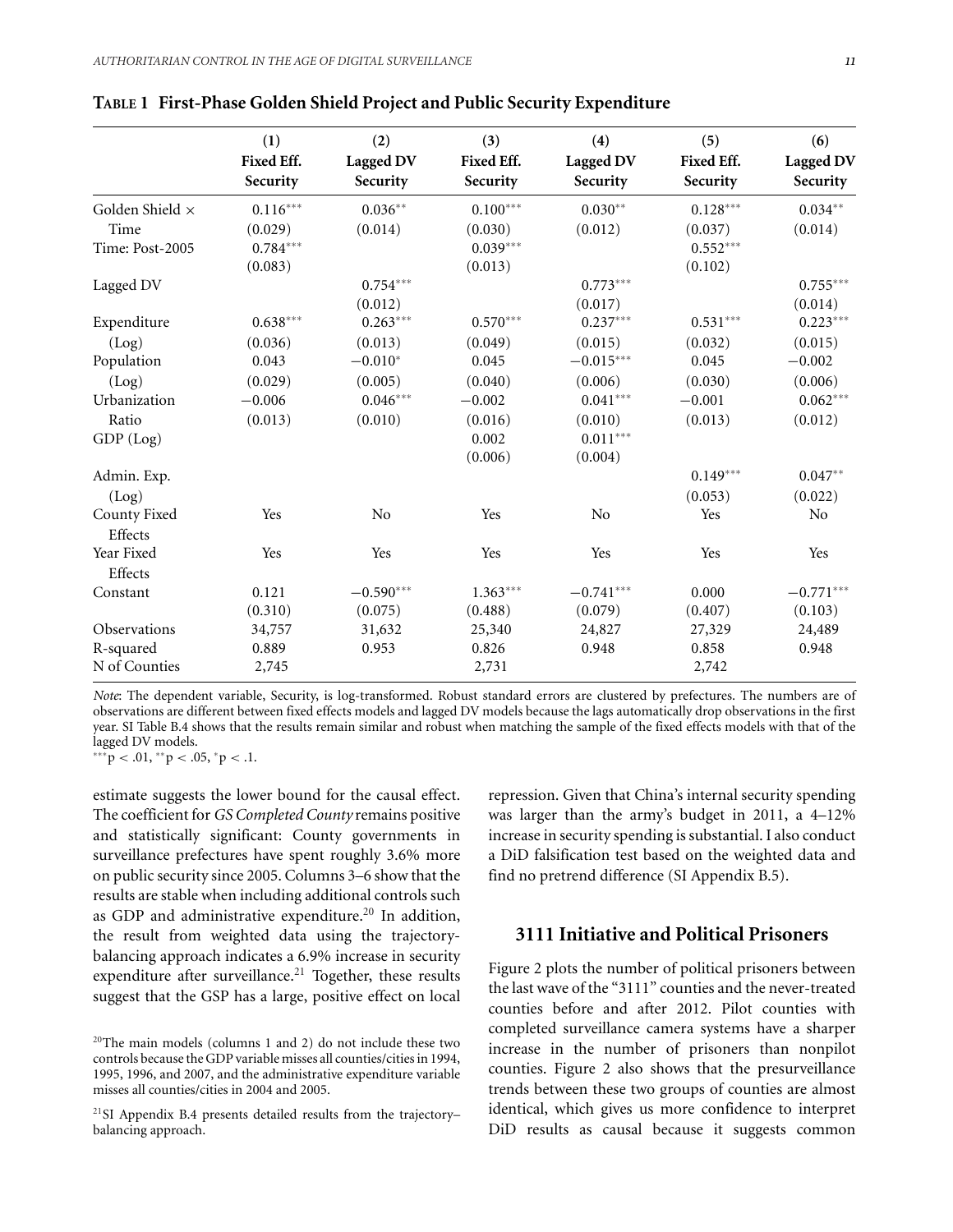



underlying trends between these two groups in the absence of the 3111 Initiative.

Column 1 in Table 2 reports the DiD estimates from Equation (1), with standard errors clustered on counties because the 3111 Initiative uses counties as pilot project units.<sup>22</sup> The result indicates that pilot counties with advanced surveillance camera systems arrest 0.1 more political activists than nonpilot counties. Given that the average number of prisoners per county-year is 0.13, political prisoners almost double in surveillance pilot counties relative to nonpilot counties. Column 2 reports the lagged DV model estimate from Equation (2). The result is also substantial and statistically significant. A DiD falsification test finds no pretrend difference between these two groups (SI Appendix B.5). $^{23}$ 

The Tibet and Xinjiang autonomous regions rely more heavily on repression than other provinces due to ethnic tensions and secession. In addition, petitioners and protesters are more likely to gather in Beijing, China's political center, and therefore preventive repression is more intensive there. It is possible that the positive results are driven by outlier counties in Beijing, Tibet, and Xinjiang. The prisoner data also show that governments in these three regions arrest disproportionally more activists than governments in other areas. To address this

<sup>22</sup>The results are robust to clustering on prefectures.

concern, I replicate the analyses using a subsample that excludes counties from those three provinces. As shown in columns 3 and 4, the results remain large and statistically significant.

Note that the average numbers of political prisoners in 3111 pilot and nonpilot counties converge in 2017, possibly suggesting that local governments may have arrested most dissidents so that extensive imprisonment is no longer necessary. It is also possible that citizens have learned to hide from government surveillance. Unfortunately, the data do not allow me to test these possibilities. Nevertheless, the evidence suggests that digital surveillance is effective for at least 4 years.

# **Surveillance and the Repression-Co-optation Trade-Off**

Scholars argue that Internet and social media surveillance enable authoritarian governments to collect accurate information on mass opinion and to tailor policies accordingly (Gunitsky 2015). Although the Chinese government may use the information to adjust policy, this practice does not preclude the government from employing surveillance to identify political opponents. If, however, surveillance is primarily a tool to inform policy, we could expect surveillance to increase welfare spending in areas of potential unrest. In contrast, my theory suggests that surveillance for identifying individual opponents should result in more repression and less redistribution because the former is a more cost-efficient way to maintain social stability.

To test this trade-off, I examine how surveillance influences redistribution and security expenditures together using seemingly unrelated regression models with a DiD setup. I use levels of expenditure rather than log scales to compare spending in different categories.<sup>24</sup> Table 3 shows large, negative, and statistically significant effects of surveillance on welfare and agriculture spending. Further, I examine how the 3111 Initiative influences local public goods provision. Table 4 shows that most of the effects are negative, and the effects on the number of beds in hospitals and agriculture products are large, negative, and statistically significant (2.4–12 percentage decreases). Overall, these results suggest that surveillance decreases nonexclusive co-optation. Note that the negative effects do not mean an absolute reduction in public goods and welfare provision. Instead, these DiD estimates indicate that welfare spending and public goods have smaller increases in surveillance counties than in nonsurveillance counties.

<sup>24</sup>See SI Table B.5 for estimation in log scales.

<sup>&</sup>lt;sup>23</sup>The models do not include socioeconomic controls because city districts'(more than one-third of county-level units) controls are missing. Nevertheless, the results are robust with controls based on a subsample excluding city districts (SI Appendix B.2). In addition, I use fixed effects negative binomial models, negative binomial models, and zero inflated negative binomial models to address the discrete and nonnegative values of the prisoner variable. The results remain robust to all model specifications. See SI Appendix B.2 for details.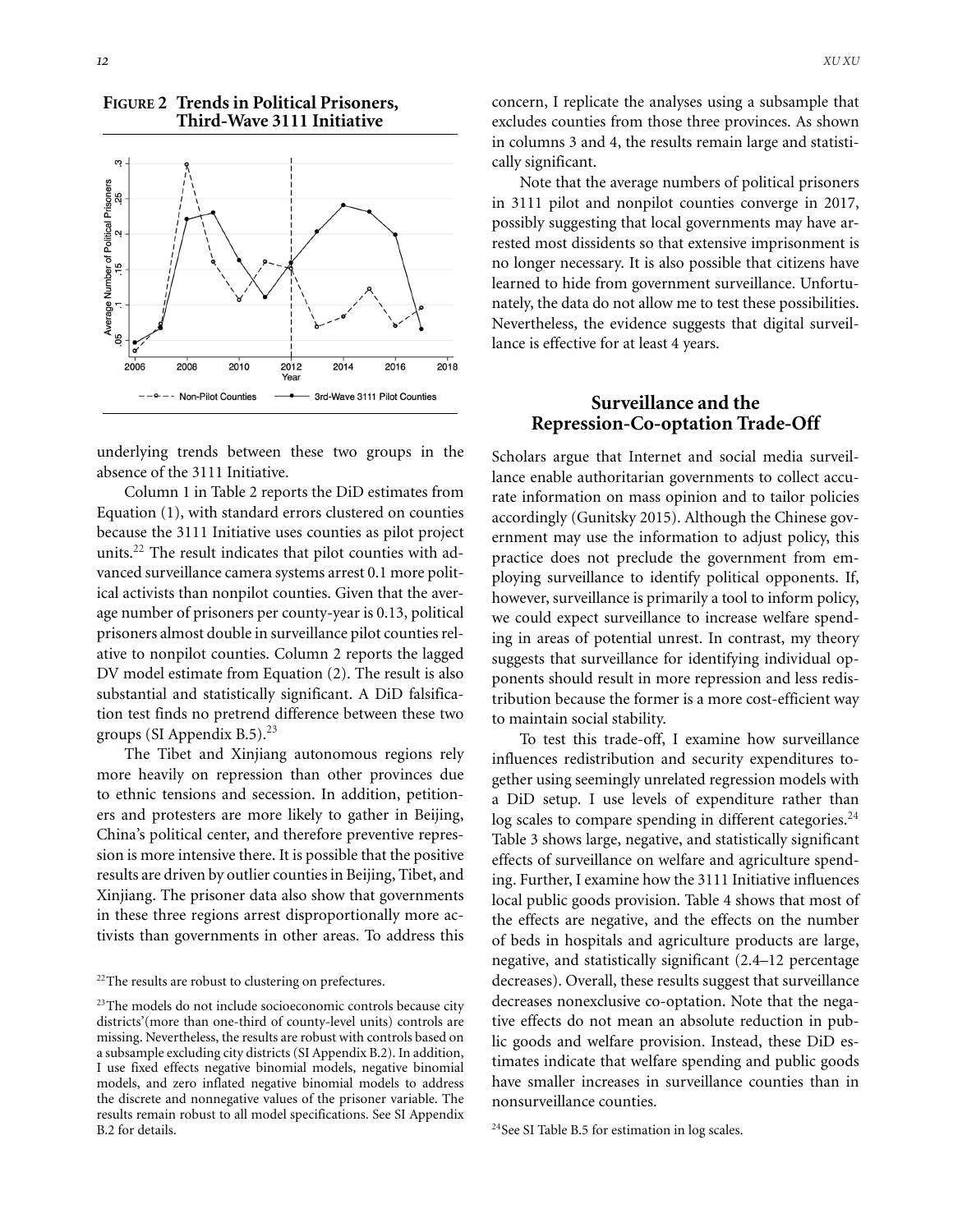|                           | <b>All Provinces</b>                               |                                      | Tibet, Xinjiang, and Beijing Excluded |                                      |
|---------------------------|----------------------------------------------------|--------------------------------------|---------------------------------------|--------------------------------------|
|                           | $\left(1\right)$<br>Fixed Eff.<br><b>Prisoners</b> | (2)<br>Lagged DV<br><b>Prisoners</b> | (3)<br>Fixed Eff.<br><b>Prisoners</b> | (4)<br>Lagged DV<br><b>Prisoners</b> |
| 3111 County               | $0.095***$                                         | $0.084***$                           | $0.109***$                            | $0.042***$                           |
|                           | (0.028)                                            | (0.022)                              | (0.025)                               | (0.014)                              |
| <b>Lagged Prisoners</b>   |                                                    | $0.157***$                           |                                       | $0.142***$                           |
|                           |                                                    | (0.011)                              |                                       | (0.010)                              |
| County Fixed Effects      | Yes                                                | N <sub>o</sub>                       | Yes                                   | N <sub>0</sub>                       |
| <b>Year Fixed Effects</b> | Yes                                                | <b>Yes</b>                           | Yes                                   | Yes                                  |
| Constant                  | $0.038***$                                         | $0.065***$                           | $0.035***$                            | $0.065***$                           |
|                           | (0.007)                                            | (0.010)                              | (0.007)                               | (0.011)                              |
| <b>Observations</b>       | 34,328                                             | 31,460                               | 32,033                                | 29,359                               |
| R-squared                 | 0.002                                              | 0.025                                | 0.002                                 | 0.021                                |
| N of Counties             | 2,868                                              |                                      | 2,674                                 |                                      |

*Note*: Robust standard errors are clustered by counties. The results remain similar and robust when matching the sample of fixed effects models with that of lagged DV models.

∗∗∗p < .01, ∗∗p < .05, <sup>∗</sup>p < .1.

# **Alternative Mechanisms**

One concern is that digital surveillance lowers the thresholds of what dictators perceive to be radical opponents to include individuals' browsing preferences. This means increased repression might result from "redefining" radicals instead of detecting radicals. However, information on the prisoners arrested for their online activities in the CECC-PPD database suggests that most of them used the Internet as a platform for anti-regime mobilization, indicating they are likely radical regime opponents. I further exclude all Internet-related arrests (about 10.6%)

| TABLE 3 First-Phase GSP, Public Security, and Redistribution Expenditures |
|---------------------------------------------------------------------------|
|---------------------------------------------------------------------------|

|                                | (1)             | (2)             | (3)             | (4)             |
|--------------------------------|-----------------|-----------------|-----------------|-----------------|
|                                | Security        | Welfare         | Education       | Agriculture     |
| Golden Shield $\times$ Time    | 2,880.395***    | $-3,074.662***$ | $-432.507$      | $-993.202**$    |
|                                | (679.486)       | (1,170.605)     | (1,190.548)     | (430.684)       |
| Time: Post-2005                | $-1,195.498***$ | $1,265.825**$   | $1,815.880***$  | $1,356.417***$  |
|                                | (301.880)       | (520.074)       | (528.934)       | (191.343)       |
| Total Expenditure (10,000 CNY) | $0.073***$      | $0.038***$      | $0.131***$      | $0.029***$      |
|                                | (0.000)         | (0.000)         | (0.000)         | (0.000)         |
| Population (10,000 Person)     | $-1.377***$     | $3.608***$      | 32.768***       | $0.817***$      |
|                                | (0.223)         | (0.383)         | (0.390)         | (0.141)         |
| Urbanization Ratio (0-1)       | 345.805         | 992.496**       | $-3,131.139***$ | $-1,088.907***$ |
|                                | (279.129)       | (480.878)       | (489.071)       | (176.923)       |
| County Fixed Effects           | Yes             | <b>Yes</b>      | Yes             | Yes             |
| Year Fixed Effects             | Yes             | <b>Yes</b>      | Yes             | Yes             |
| Constant                       | $-379.243*$     | 115.844         | 3,415.862***    | $1,344.601***$  |
|                                | (214.221)       | (369.055)       | (375.343)       | (135.781)       |
| <b>Observations</b>            | 19,755          | 19,755          | 19,755          | 19,755          |
| R-squared                      | 0.923           | 0.567           | 0.950           | 0.839           |

*Note*: The unit of all dependent variables is 10,000 CNY. Seemingly unrelated regressions are employed with two-way fixed effects. Robust standard errors are clustered by prefectures.

∗∗∗p<.01, ∗∗p<.05, <sup>∗</sup>p<.1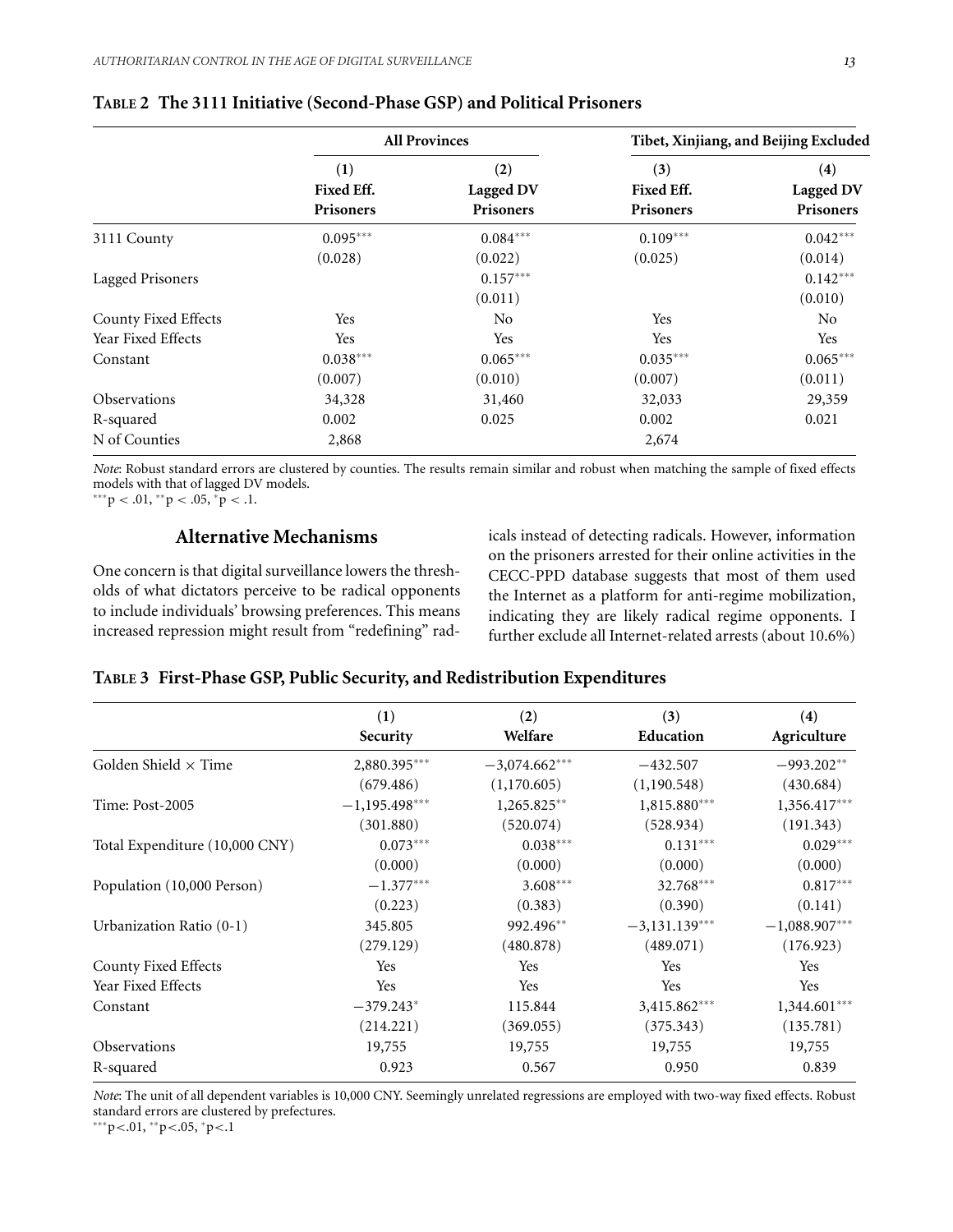|                         | Welfare                   |                        |                         | Education                 |                           | Agriculture     |                  |                         |
|-------------------------|---------------------------|------------------------|-------------------------|---------------------------|---------------------------|-----------------|------------------|-------------------------|
|                         | (1)                       | (2)                    | (3)                     | (4)<br>Primary            | (5)<br>Middle             | (6)             | (7)              | (8)                     |
|                         | Welfare<br><b>Centers</b> | Welfare<br><b>Beds</b> | Hospital<br><b>Beds</b> | School<br><b>Students</b> | School<br><b>Students</b> | Grain<br>Prodct | Cotton<br>Prodct | Oil Crop<br>Prodct      |
| 3111 County             | 0.006                     | $-0.004$               | $-0.024**$              | 0.006                     | 0.001                     | $-0.047***$     | $-0.121*$        | $-0.108^{\ast\ast\ast}$ |
|                         | (0.024)                   | (0.033)                | (0.012)                 | (0.009)                   | (0.012)                   | (0.011)         | (0.072)          | (0.026)                 |
| Land Area (Log)         | $-0.063$                  | 0.004                  | 0.024                   | $0.059**$                 | 0.032                     | 0.075           | 0.276            | 0.063                   |
|                         | (0.081)                   | (0.064)                | (0.023)                 | (0.027)                   | (0.031)                   | (0.051)         | (0.183)          | (0.091)                 |
| Population (Log)        | $0.140*$                  | $0.312**$              | $0.309***$              | $0.447***$                | $0.503***$                | $0.124**$       | $0.349*$         | $0.599***$              |
|                         | (0.076)                   | (0.125)                | (0.072)                 | (0.081)                   | (0.089)                   | (0.053)         | (0.211)          | (0.150)                 |
| 1st Industry            | 0.041                     | $0.117**$              | $-0.013$                | $-0.090***$               | $-0.013$                  | $0.319***$      | $0.266**$        | $0.253***$              |
| (Log)                   | (0.042)                   | (0.054)                | (0.020)                 | (0.021)                   | (0.022)                   | (0.052)         | (0.113)          | (0.069)                 |
| 2nd Industry            | $0.065***$                | $0.072**$              | $0.036***$              | $-0.041^{***}\,$          | 0.014                     | 0.015           | $0.226***$       | $0.128***$              |
| (Log)                   | (0.027)                   | (0.032)                | (0.010)                 | (0.009)                   | (0.015)                   | (0.010)         | (0.069)          | (0.029)                 |
| Fiscal Bgt. (Log)       | 0.036                     | $0.114***$             | $0.055***$              | $0.026***$                | $0.089***$                | $-0.006$        | 0.059            | $0.134***$              |
|                         | (0.027)                   | (0.038)                | (0.014)                 | (0.010)                   | (0.015)                   | (0.012)         | (0.091)          | (0.033)                 |
| County Fixed<br>Effects | Yes                       | Yes                    | Yes                     | Yes                       | Yes                       | Yes             | Yes              | Yes                     |
| Year Fixed Effects      | Yes                       | Yes                    | Yes                     | Yes                       | Yes                       | Yes             | Yes              | Yes                     |
| Constant                | 0.649                     | 1.129                  | 4.284***                | 9.376***                  | $6.923***$                | $7.113***$      | $-3.407*$        | $-0.047$                |
|                         | (0.912)                   | (1.064)                | (0.378)                 | (0.400)                   | (0.426)                   | (0.632)         | (1.937)          | (0.998)                 |
| Observations            | 19,474                    | 19,447                 | 20,065                  | 20,107                    | 20,099                    | 18,361          | 8,542            | 19,275                  |
| R-squared               | 0.018                     | 0.351                  | 0.613                   | 0.234                     | 0.258                     | 0.118           | 0.104            | 0.045                   |
| N of Counties           | 2,081                     | 2,081                  | 2,086                   | 2,086                     | 2,086                     | 2,066           | 1,093            | 2,041                   |

**TABLE 4 The 3111 Initiative (Second-Phase GSP) and Public Goods Provision**

*Note*: The dependent variables are log-transformed. Two-way fixed effects models are used. Robust standard errors are clustered by counties. ∗∗∗p < .01, ∗∗p < .05, <sup>∗</sup>p < .1.

from the sample. The results remain large and statistically significant at the .01 level (see SI Appendix B.6 for details).

If surveillance allows the government to more efficiently govern by improving redistribution accuracy and monitoring local officials, then increased surveillance should mean a fixed amount of government spending on local public goods will yield more gains in citizen welfare and more gains in social stability. Thus, while surveillance may allow the government to substitute repression for (costly) local public goods provision, a decline in spending on public goods provision could simply be the result of more efficient governance brought about by increased surveillance. However, we can rule out this mechanism for several reasons. First, my empirical strategy is based on the Golden Shield Project that is designed for police departments to monitor citizens. It is unlikely that this surveillance system improves government efficiency in delivering public goods. Second, the 3111 Initiative (the second phase of the GSP) is designed to install street camera systems in cities. It is unlikely that city camera systems

improve redistribution accuracy in rural areas and thus influence agricultural production (Table 4, columns 6, 7, and 8).

A reduction in welfare spending after surveillance might also result from local government budget constraints: They spend more money on repression, with less left for redistribution. However, if this were the case, we would observe an accounting balance between increases in repression spending and decreases in co-optation. As shown in Table 3, the reduced co-optation spending is about 60% larger than the increased security spending, suggesting that the trade-off between repression and co-optation is unlikely to stem from local governments' accounting balance. A final concern is that increased surveillance might better inform a government strategy of individual-level targeted benefits, which might influence welfare expenditure. Though I cannot rule out this possibility, the increased political arrests with surveillance suggest that governments use more targeted repression.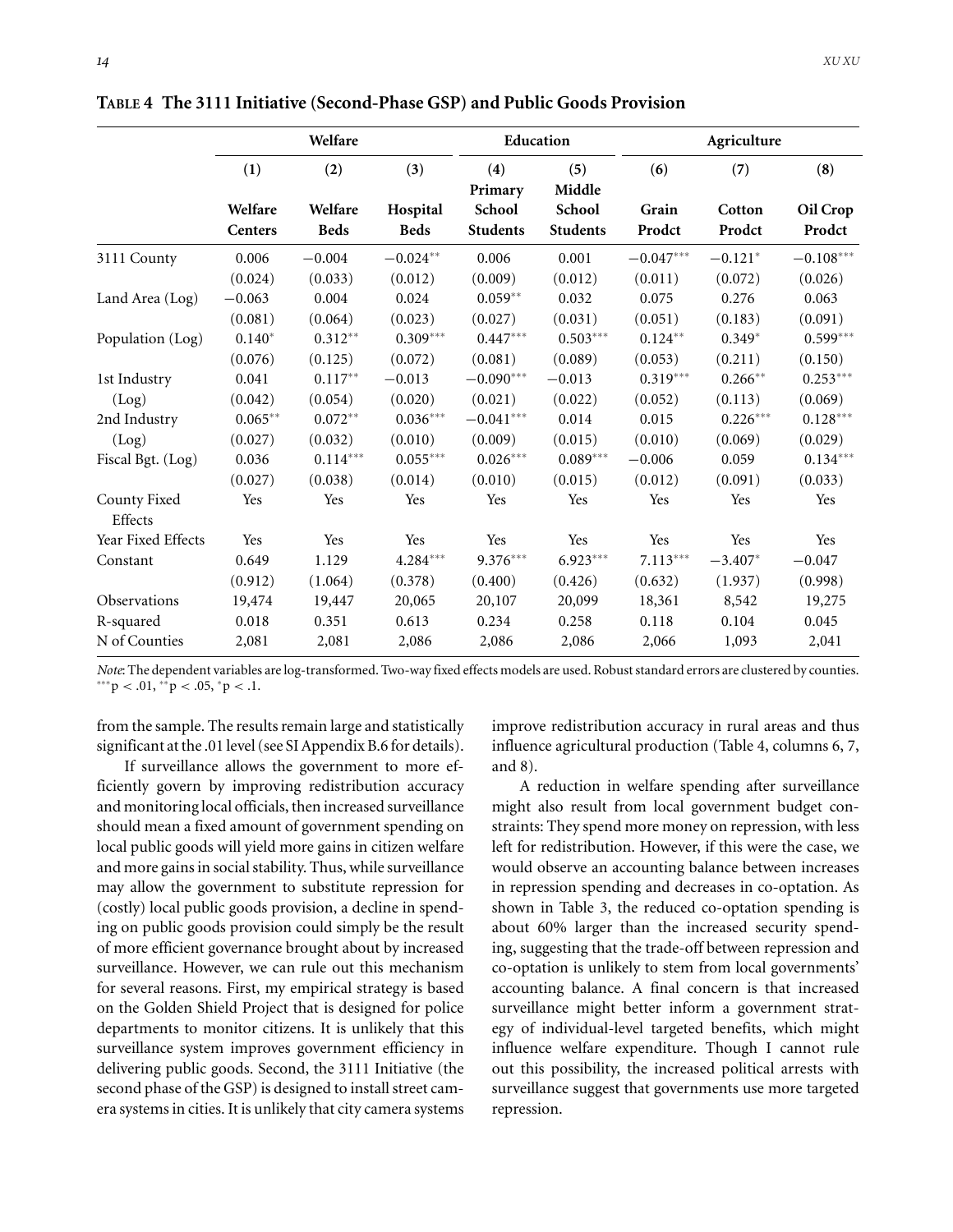# **Conclusion**

Today, roughly half of the world's population lives under some form of nondemocratic government. Although social scientists, policy makers, and human rights advocates celebrated the dawn of the Internet era in the hopes that better communication technology would become a powerful tool to ensure and encourage freedom and democracy (Diamond 2010), we have not observed widespread authoritarian collapse in the two decades since the advent of this era. In this article, I argue that digital surveillance empowers dictators by resolving their information problem in identifying radical opponents and enabling them to substitute preventive repression for co-optation to prevent social unrest. The evidence from analyzing the effects of the Golden Shield Project on Chinese subnational governments' repression and co-optation is consistent with this theory.

The findings of this article are based on the practices of surveillance and repression conducted by the police in a non-electoral dictatorship, but the theory developed here is generalizable to other types of surveillance and repression as well as to electoral autocracies. For example, in 2004, the Hugo Chávez regime in Venezuela was able to identify several million voters who had attempted to remove him from office. The regime then used a user-friendly software program known as Maisanta to distribute the list throughout the government bureaucracy for punishment. Scholars find that voters who were identified as Chávez opponents experienced a 5% drop in earnings and a 1.3 percentage point drop in employment rates after the voter list was released (Hsieh et al. 2011). This case suggests that dictators have many ways to surveil and repress opponents, and surveillance can be effective when it is used to collect individuallevel information on citizens' political preferences during elections.

The theory and findings in this article have several implications for explaining authoritarian survival in the digital age. First, digital surveillance helps dictators repress radical opponents to forestall large-scale, social protests that might threaten their survival. Second, contemporary dictatorships seldom employ large-scale, in-person surveillance (e.g., Stasi in East Germany) to control society due to its detrimental effects on social trust and economic growth (Blaydes 2018) as well as the costs and risks of creating and managing a large bureaucracy composed of human agents who may threaten the dictator's survival. Digital surveillance relies less on human agents and can more easily be disguised. The reduced social and political costs facilitate using surveillance to control society in dictatorships.<sup>25</sup> Moreover, surveillance enables dictators to use preventive repression to address threats before overt mass protests mobilize, which reduces the necessity to engage in reactive, often more violent, state-led repression (see Greitens [2016] for a similar argument). As a consequence, surveillance likely reduces dictators' reliance on military or paramilitary forces for retaining power and therefore lowers the risk of military takeover. Future research in these directions is worth exploration.

# **References**

- Angrist, Joshua D., and Jörn-Steffen Pischke. 2008. Mostly *Harmless Econometrics: An Empiricist's Companion*. Princeton, NJ: Princeton University Press.
- Bertrand, Marianne, Esther Duflo, and Sendhil Mullainathan. 2004. "How Much Should We Trust Differences-in-Differences Estimates?" *Quarterly Journal of Economics* 119(1): 249–75.
- Blaydes, Lisa. 2018. *State of Repression: Iraq under Saddam Hussein*. Princeton, NJ: Princeton University Press.
- Bueno de Mesquita, Bruce, Alastair Smith, Randolph M. Siverson, and James D. Morrow. 2003. *The Logic of Political Survival*. Cambridge, MA: MIT Press.
- Davenport, Christian. 2007. "State Repression and Political Order." *Annual Review of Political Science* 10: 1–23.
- Diamond, Larry J. F. 2010. "Liberation Technology." *Journal of Democracy* 21(3): 69–83.
- Dimitrov, Martin K., and Joseph Sassoon. 2014. "State Security, Information, and Repression: A Comparison of Communist Bulgaria and Ba'thist Iraq." *Journal of ColdWar Studies* 16(2): 3–31.
- Ding, Zhaowei. 2010. "The Progress of National-wide 'Safe City' Projects in 2010." [in Chinese] *China Public Security* 2010(01): 74–78. [http://www.cnki.com.cn/Article/](http://www.cnki.com.cn/Article/CJFDTOTAL-GGAZ201001015.htm) [CJFDTOTAL-GGAZ201001015.htm](http://www.cnki.com.cn/Article/CJFDTOTAL-GGAZ201001015.htm)
- Du, Xinwei. 2013. "Design and Implementation of Taiyuan Comprehensive Information Platform for a Bureau of Police" [in Chinese]. Master's thesis. University of Electronic Science and Technology of China, [http://cdmd.cnki.com.](http://cdmd.cnki.com.cn/Article/CDMD-10614-1013330231.htm) [cn/Article/CDMD-10614-1013330231.htm.](http://cdmd.cnki.com.cn/Article/CDMD-10614-1013330231.htm)
- Edin, Maria. 2003. "State Capacity and Local Agent Control in China: CCP Cadre Management from a Township Perspective." *The China Quarterly* 173(1): 35–52.
- Edmond, Chris. 2013. "Information Manipulation, Coordination, and Regime Change."*Review of Economic Studies* 80(4): 1422–58.
- Frantz, Erica, and Andrea Kendall-Taylor. 2014. "A Dictator's Toolkit: Understanding How Cooptation Affects Repression in Autocracies." *Journal of Peace Research* 51(3): 332–46.

<sup>&</sup>lt;sup>25</sup>Digital surveillance is quicker and more comprehensive than human agent-based surveillance and thus may be more accurate if human agents are subjective or even malicious against "innocent" people.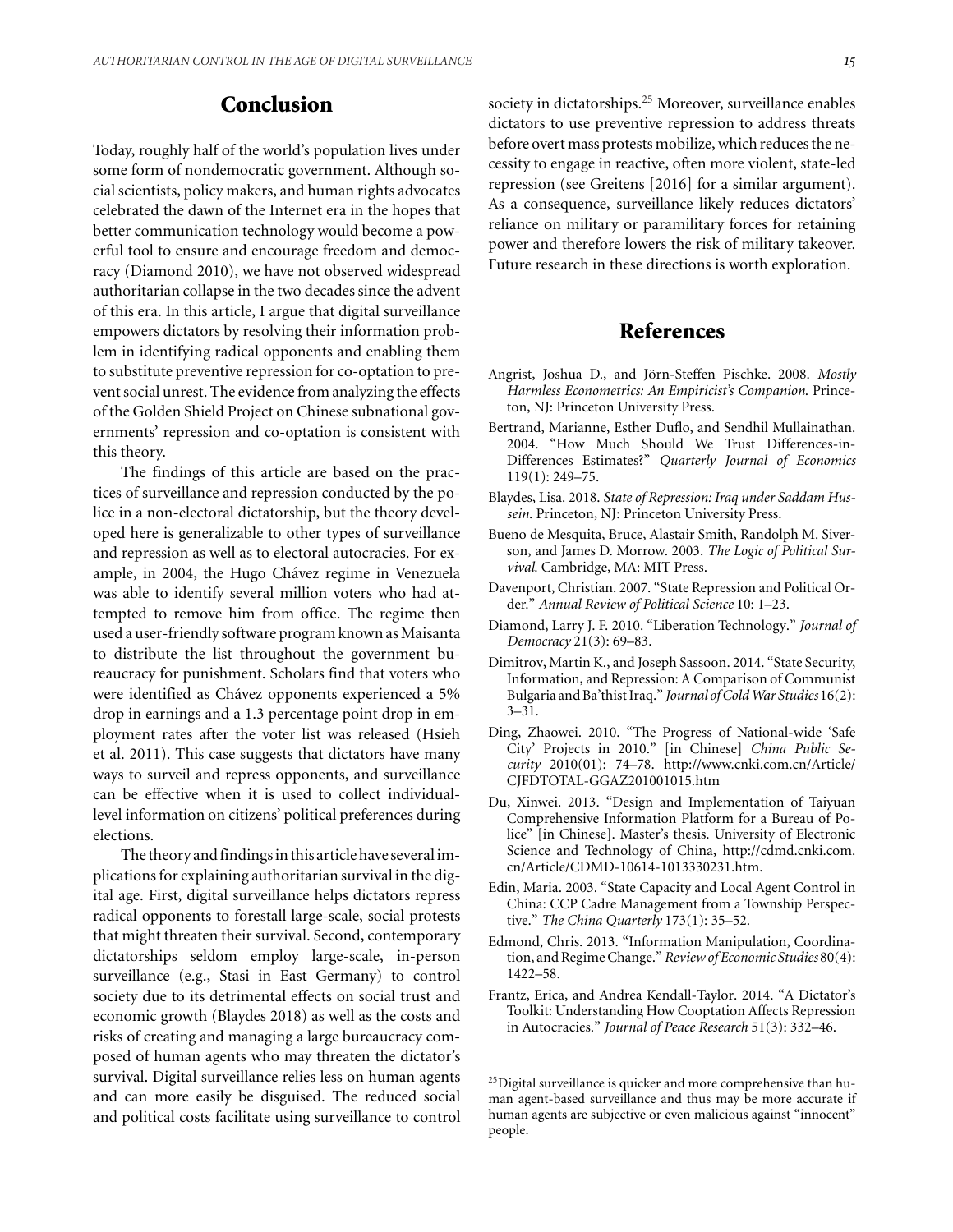- Gandhi, Jennifer, and Adam Przeworski. 2006. "Cooperation, Cooptation, and Rebellion under Dictatorships." *Economics & Politics* 18(1): 1–26.
- Geddes, Barbara, Joseph Wright, and Erica Frantz. 2018. *How Dictatorships Work: Power, Personalization, and Collapse*. Cambridge: Cambridge University Press.
- Gellman, Barton, and Laura Poitras. 2013. "U.S., British Intelligence Mining Data from Nine U.S. Internet Companies in Broad Secret Program." *Washington Post*, July 3. [https://www.washingtonpost.com/investigations/us-intelli](https://www.washingtonpost.com/investigations/us-intelligence-mining-data-from-nine-us-internet-companies-in-broad-secret-program/2013/06/06/3a0c0da8-cebf-11e2-8845-d970ccb04497_story.html) [gence-mining-data-from-nine-us-internet-companies-in](https://www.washingtonpost.com/investigations/us-intelligence-mining-data-from-nine-us-internet-companies-in-broad-secret-program/2013/06/06/3a0c0da8-cebf-11e2-8845-d970ccb04497_story.html)[broad-secret-program/2013/06/06/3a0c0da8-cebf-11e2-88](https://www.washingtonpost.com/investigations/us-intelligence-mining-data-from-nine-us-internet-companies-in-broad-secret-program/2013/06/06/3a0c0da8-cebf-11e2-8845-d970ccb04497_story.html) [45-d970ccb04497\\_story.html.](https://www.washingtonpost.com/investigations/us-intelligence-mining-data-from-nine-us-internet-companies-in-broad-secret-program/2013/06/06/3a0c0da8-cebf-11e2-8845-d970ccb04497_story.html)
- Gershenson, Dmitriy, and Herschel I. Grossman. 2001. "Cooption and Repression in the Soviet Union." *Economics & Politics* 13(1): 31–47.
- Gohdes, Anita R. 2014. "Repression in the Digital Age: Communication Technology and the Politics of State Violence." PhD dissertation. Universität Mannheim. [https://ub-madoc.](https://ub-madoc.bib.uni-mannheim.de/37902/) [bib.uni-mannheim.de/37902/.](https://ub-madoc.bib.uni-mannheim.de/37902/)
- Greitens, Sheena C. 2016. *Dictators and Their Secret Police: Coercive Institutions and State Violence*. Cambridge: Cambridge University Press.
- Gueorguiev, Dimitar D. 2017. "In Public or in Private: Repressing Dissidents in China." Working Paper. [https://ssrn.com/](https://ssrn.com/abstract=3038812) abstract=[3038812.](https://ssrn.com/abstract=3038812)
- Gunitsky, Seva. 2015. "Corrupting the Cyber-Commons: Social Media as a Tool of Autocratic Stability." *Perspectives on Politics* 13(1): 42–54.
- Guo, Gang. 2009. "China's Local Political Budget Cycles."*American Journal of Political Science* 53(3): 621–32.
- Hazlett, Chad, and Yiqing Xu. 2018. "Trajectory Balancing: A General Reweighting Approach to Causal Inference with Time-Series Cross-Sectional Data." Working Paper. UCLA and UCSD. [https://papers.ssrn.com/sol3/papers.](https://papers.ssrn.com/sol3/papers.cfm?abstract_id=3214231) [cfm?abstract\\_id](https://papers.ssrn.com/sol3/papers.cfm?abstract_id=3214231)=3214231
- Hsieh, Chang-Tai, Edward Miguel, Daniel Ortega, and Francisco Rodriguez. 2011. "The Price of Political Opposition: Evidence from Venezuela's Maisanta." *American Economic Journal: Applied Economics* 3(2): 196–214.
- Huang, Haifeng, Serra Boranbay-Akan, and Ling Huang. 2019. "Media, Protest Diffusion, and Authoritarian Resilience." *Political Science Research and Methods* 7(1): 23– 42.
- Jia, Junxue, Qingwang Guo, and Jing Zhang. 2014. "Fiscal Decentralization and Local Expenditure Policy in China." *China Economic Review* 28(C): 107–22.
- King, Gary, Jennifer Pan, and Margaret E. Roberts. 2013. "How Censorship in China Allows Government Criticism but Silences Collective Expression." *American Political Science Review* 107(2): 326–43.
- King, Gary, Jennifer Pan, and Margaret E. Roberts. 2017. "How the Chinese Government Fabricates Social Media Posts for Strategic Distraction, Not Engaged Argument." *American Political Science Review* 111(3): 484–501.
- Kitschelt, Herbert, and Steven I. Wilkinson. 2007. *Patrons, Clients and Policies: Patterns of Democratic Accountability and Political Competition*. Cambridge: Cambridge University Press.
- Knutsen, Carl Henrik, and Magnusn Rasmussen. 2018. "The Autocratic Welfare State: Old Age Pensions, Credible Commitments, and Regime Survival."*Comparative Political Studies* 51(5): 659–95.
- Kuran, Timur. 1991. "Now out of Never: The Element of Surprise in the East European Revolution of 1989."*World Politics* 44(1): 7–48.
- Li, Yanxiang, and Ltd. Hikvision Digital Technology Co. 2015. "The History and Prospects of Safe City" [in Chinese]. *China Public Security* 9. [http://www.cnki.com.](http://www.cnki.com.cn/Article/CJFDTOTAL-GGAZ201509013.htm) [cn/Article/CJFDTOTAL-GGAZ201509013.htm.](http://www.cnki.com.cn/Article/CJFDTOTAL-GGAZ201509013.htm)
- Liu, Joyce, and Xiqing Wang. 2017. "In Your Face: China's All-Seeing State." BBC News, December 10. [https://www.bbc.](https://www.bbc.com/news/av/world-asia-china-42248056/in-your-face-china-s-all-seeing-state) [com/news/av/world-asia-china-42248056/in-your-face](https://www.bbc.com/news/av/world-asia-china-42248056/in-your-face-china-s-all-seeing-state)[china-s-all-seeing-state.](https://www.bbc.com/news/av/world-asia-china-42248056/in-your-face-china-s-all-seeing-state)
- Lorentzen, Peter L. 2014. "China's Strategic Censorship." *American Journal of Political Science* 58(2): 402–14.
- Lust-Okar, Ellen. 2005. *Structuring Conflict in the Arab World: Incumbents, Opponents, and Institutions*. Cambridge: Cambridge University Press.
- Lynch, Marc. 2011. "After Egypt: The Limits and Promise of Online Challenges to the Authoritarian Arab State." *Perspectives on Politics* 9(2): 301–10.
- Magaloni, Beatriz. 2006. *Voting for Autocracy: Hegemonic Party Survival and Its Demise in Mexico*. New York: Cambridge University Press.
- Martina, Michael. 2014. "China Withholds Full Domestic-Security Spending Figure." Reuters, March 4. [https://www.](https://www.reuters.com/article/us-china-parliament-security/china-withholds-full-domestic-security-spending-figure-idUSBREA240B720140305) [reuters.com/article/us-china-parliament-security/china](https://www.reuters.com/article/us-china-parliament-security/china-withholds-full-domestic-security-spending-figure-idUSBREA240B720140305)[withholds-full-domestic-security-spending-figure](https://www.reuters.com/article/us-china-parliament-security/china-withholds-full-domestic-security-spending-figure-idUSBREA240B720140305)[idUSBREA240B720140305](https://www.reuters.com/article/us-china-parliament-security/china-withholds-full-domestic-security-spending-figure-idUSBREA240B720140305)
- Miller, Michael K. 2015. "Elections, Information, and Policy Responsiveness in Autocratic Regimes." *Comparative Political Studies* 48(6): 691–727.
- Montinola, Gabriella, Yingyi Qian, and Barry R.Weingast. 1995. "Federalism, Chinese Style: The Political Basis for Economic Success in China." *World Politics* 48(1): 50–81.
- Moses, Asher. 2011. "Fighting China's Golden Shield: Cisco Sued Over Jailing and Torture of Dissidents." *Sydney Morning Herald*, August 16. [https://www.smh.com.au/](https://www.smh.com.au/technology/fighting-chinas-golden-shield-cisco-sued-over-jailing-and-torture-of--dissidents-20110816-1ivkv.html) [technology/fighting-chinas-golden-shield-cisco-sued-over](https://www.smh.com.au/technology/fighting-chinas-golden-shield-cisco-sued-over-jailing-and-torture-of--dissidents-20110816-1ivkv.html)[jailing-and-torture-of–dissidents-20110816-1ivkv.html](https://www.smh.com.au/technology/fighting-chinas-golden-shield-cisco-sued-over-jailing-and-torture-of--dissidents-20110816-1ivkv.html)
- Nafziger, E. Wayne, and Juha Auvinen. 2002. "Economic Development, Inequality, War, and State Violence." *World Development* 30(2): 153–63.
- O'Donnell, Guillermo, Philippe C. Schmitter, and Laurence Whitehead. 1986. *Transitions from Authoritarian Rule: Comparative Perspectives*. Vol. 3. Baltimore: Johns Hopkins University Press.
- Oi, Jean C. 1995. "The Role of the Local State in China's Transitional Economy."*The China Quarterly* 144(Dec 1995): 1132– 49.
- Oliver, Pamela E., and Gerald Marwell. 1988. "The Paradox of Group Size in Collective Action: A Theory of the Critical Mass. II." *American Sociological Review* 53(1): 1–8.
- Pan, Jennifer. 2015. "Buying Inertia: Preempting Social Disorder with Selective Welfare Provision in Urban China. PhD dissertation. Harvard University. [https://dash.harvard.](https://dash.harvard.edu/handle/1/17467174) [edu/handle/1/17467174.](https://dash.harvard.edu/handle/1/17467174)